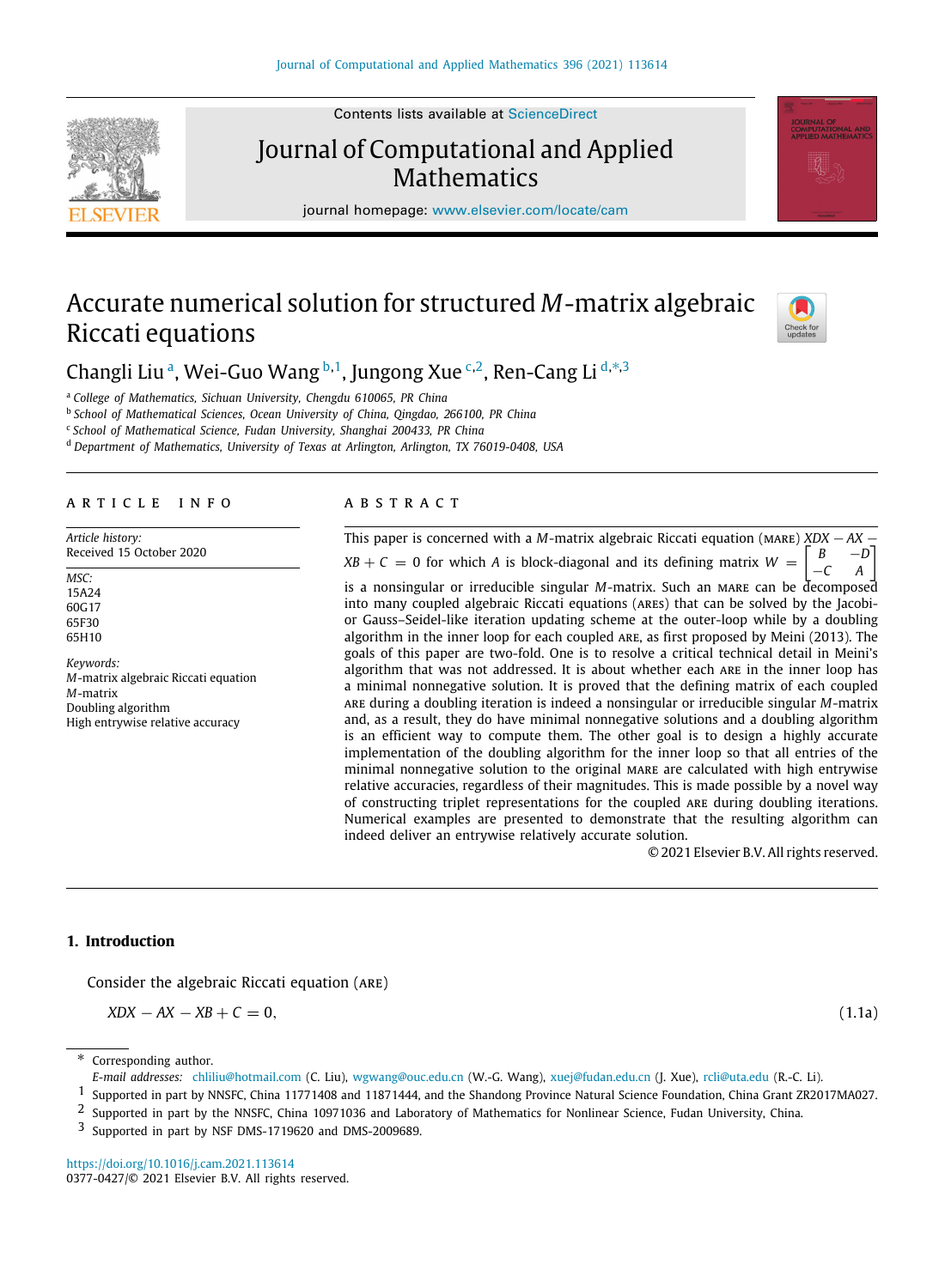where  $X \in \mathbb{R}^{n \times m}$  is the unknown, and the sizes of the constant coefficient matrices A, B, C, and D are determined by the partitioning:

<span id="page-1-0"></span>
$$
W = \begin{bmatrix} m & n \\ n & -C & A \end{bmatrix} \in \mathbb{R}^{(m+n)\times(m+n)}.
$$
 (1.1b)

We call this matrix *W* in ([1.1b](#page-1-0)) the *defining* matrix of ARE [\(1.1a](#page-0-8)).

The ARES  $(1.1a)$  $(1.1a)$  that we are interested in are those when *W* is an *M*-matrix. Following [\[1](#page-15-0)], we will call ARE  $(1.1a)$  $(1.1a)$  $(1.1a)$  a *M*-*Matrix algebraic Riccati equation* (mare) if *W* is an *M*-matrix. Previously, when the term mare was first coined in [\[2\]](#page-15-1), it was required that

<span id="page-1-1"></span>defining matrix 
$$
W
$$
 is a nonsingular or irreducible singular  $M$ -matrix, (1.2)

which is often the case for ares arising from relevant applications such as applied probability and transportation theory (see  $[3-9]$  $[3-9]$  $[3-9]$  and the references therein). It is these applications that motivated early studies on MARES by the numerical linear algebra communities. It was shown in [\[3,](#page-15-2)[5,](#page-15-4)[10](#page-15-5)] that are [\(1.1a\)](#page-0-8) has a unique minimal nonnegative solution  $\Phi$ , i.e., entrywise

 $\Phi \leq X$  for any other nonnegative solution *X* of ARE [\(1.1a\)](#page-0-8)

under assumption  $(1.2)$ , making all studies on such an ARE a natural thing to do. That is why MARE was defined the way it was in [[2\]](#page-15-1).

In general, *W* just being an *M*-matrix is too broad to allow one to say much about the solution to the associated are. Guo [[10](#page-15-5)] constructed an example:

<span id="page-1-2"></span>
$$
m = n = 1, \quad W = \begin{bmatrix} 0 & 0 \\ -1 & 0 \end{bmatrix}, \tag{1.3}
$$

which is an *M*-matrix. The associated mare is  $1 = 0$  and thus has no solution, not to mention a minimal nonnegative solution. This simple example shows that are [\(1.1\)](#page-0-8) being simply an mare, i.e., *W* being an *M*-matrix, does not necessarily guarantee itself to have a solution. But Guo [[10\]](#page-15-5) made a remarkable observation. What really matters, behind the assumption ([1.2](#page-1-1)) that guarantees the existence of the minimal nonnegative solution Φ, is, beyond *W* being an *M*-matrix, that there is a positive vector  $u \in \mathbb{R}^{m+n}$  such that  $Wu \geq 0$ . He introduced the notation of *regular M*-matrix for such an *M*-matrix. It is well-known that under ([1.2](#page-1-1)), there exists some positive vector *u* such that  $Wu \ge 0$ . Consequently, Guo [[10](#page-15-5)] expanded the set of ares that have minimal nonnegative solutions. Later Guo and Lu [\[11\]](#page-15-6) proved that the doubling algorithms [\[6](#page-15-7)[,12,](#page-15-8)[13](#page-15-9)] still converge at least linearly if *W* is a regular *M*-matrix and if rank(*W*)  $\geq m + n - 1$ . The latter automatically holds if [\(1.2\)](#page-1-1) holds. Inspired by these developments, we streamline the nomenclature of ares in connection with an *M*-matrix as follows.

<span id="page-1-3"></span>**Definition [1](#page-15-0).1.** We call ARE  $(1.1)$  an MARE if *W* is an *M*-matrix  $[1]$ , a *regular* MARE if *W* is a regular *M*-matrix  $[10,11]$  $[10,11]$  $[10,11]$ , a *strongly regular* MARE if *W* is a regular *M*-matrix and if rank(*W*) >  $m + n - 1$ , and finally a *super-regular* MARE if its defining matrix *W* satisfies [\(1.2\)](#page-1-1).

Evidently, a super-regular MARE is a strongly regular MARE which is a regular MARE which is an MARE. According to [\[10,](#page-15-5)[11](#page-15-6)], any regular mare has a minimal nonnegative solution, and the doubling algorithms globally converge for strongly regular MARES and locally the convergence is linear (with the linear rate  $1/2$ ) or quadratic, which extended earlier results for a super-regular MARE, previously called an MARE  $[2]$ .

A super-regular marewas really the focus of the study in the past 20 years or so. It is very well understood nowadays both theoretically and numerically. C. Guo and his collaborators completed much of the studies into the existence and basic properties of the unique minimal nonnegative solution  $\Phi$  [\[3](#page-15-2),[4,](#page-15-10)[14](#page-15-11)]. The first structure-preserving doubling algorithm (SDA) was proposed by X. Guo, Lin and Xu [\[6](#page-15-7)] in 2006, and it was immediately clear at that moment that spa is much superior to Newton's method in solving mare for the unique minimal nonnegative solution  $\Phi$ . Soon after, spa was improved by two other more efficient doubling algorithms  $SDA-SS$  [[12](#page-15-8)] and  $ADDA$  [[13](#page-15-9)] with ADDA provably being the best. A highly accurate implementation of ADDA was discovered first by Nguyen and Poloni [\[15](#page-15-12)] for a singular but irreducible *W* and then by Xue and Li [\[16\]](#page-15-13) for nonsingular *W* as well. An entrywise relative perturbation theory for mare was established earlier in [\[2](#page-15-1)[,17\]](#page-15-14).

In this paper, we will study super-regular MARE  $(1.1a)$  $(1.1a)$  coming from multi-type queues with general customer impatience [\[18,](#page-15-15)[19](#page-15-16)] and risk processes [\[20](#page-15-17)]. Evidently, existing doubling algorithms can be used to calculate its minimal nonnegative solution  $\Phi$ , and, if entrywise accuracy of  $\Phi$  is what is needed, we can apply accappa [\[15,](#page-15-12)[16](#page-15-13)], the highly accurate implementation of ADDA. However, for the MARE, A is a block-diagonal M-matrix, and as a result the MARE can be broken into many coupled ares of smaller sizes, a structure that should be taken advantage of for more efficient methods. Rightly, Meini [[21](#page-15-18)] did just that. She proposed an inner–outer iterative method, where the Jacobi- or Gauss– Seidel-like updating scheme is used as an outer iteration while a doubling algorithm serves as the inner iteration for each smaller-sized are. The method was analyzed theoretically and demonstrated numerically. However, the theoretical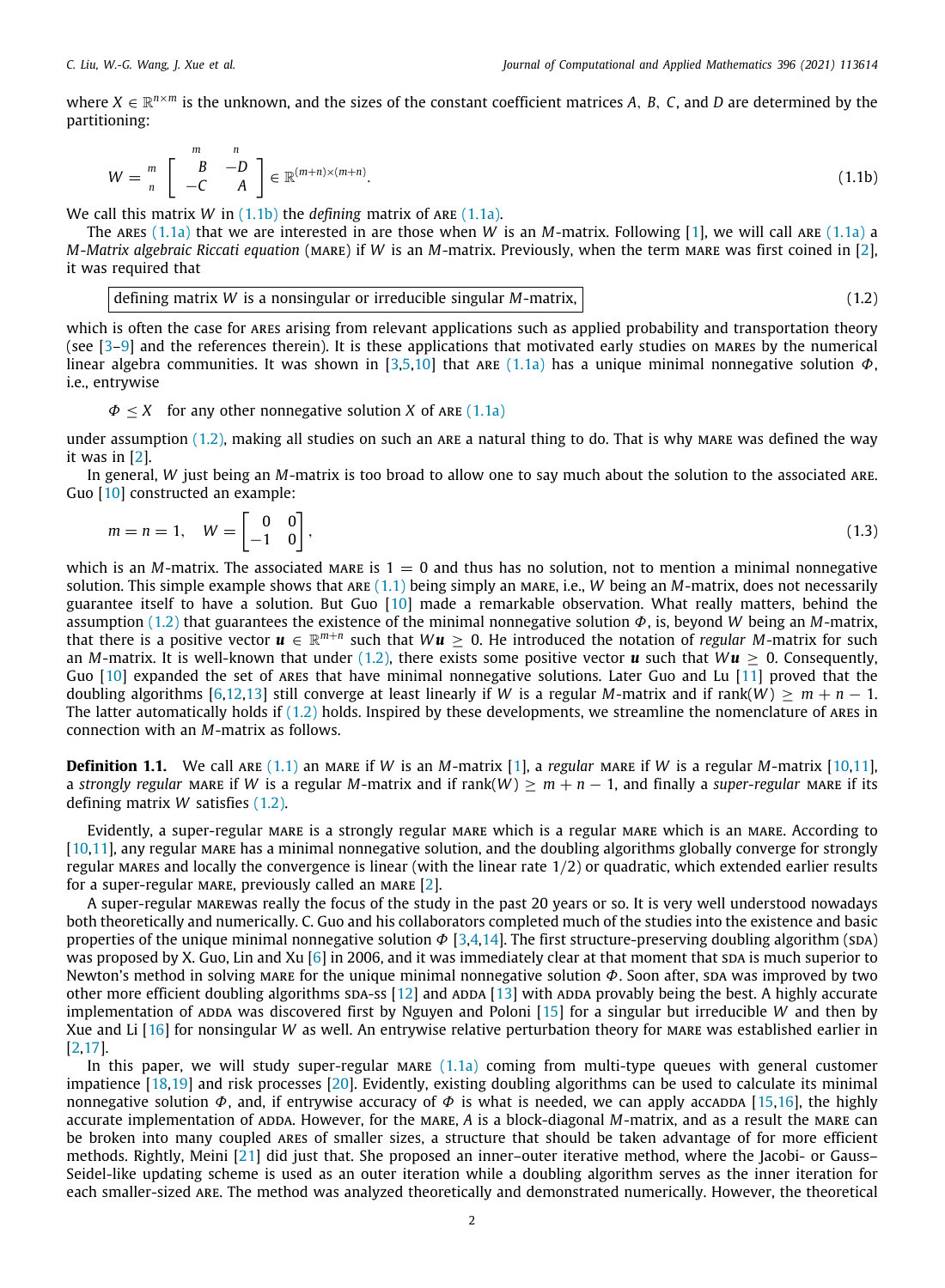argument there [\[21\]](#page-15-18) is incomplete in that it did not properly justify that the smaller-sized ares have minimal nonnegative solutions, although it was proved that their defining matrices are indeed *M*-matrices which, however, are not enough as Guo's example ([1.3](#page-1-2)) indicates.

We have two primary goals in this paper. One is to provide a rigorous theoretical analysis of the inner–outer iterative method in [[21](#page-15-18)]. It is proved that each smaller-sized are in the inner doubling iterations are indeed a super-regular mare, and thus it has a unique minimal nonnegative solution and the doubling algorithm is guaranteed convergent and the convergence is at least linear but often quadratic. Our second goal is to devise a highly accurate implementation of Meini's algorithm based on accadda  $[15,16]$  $[15,16]$  $[15,16]$ . The key for making that possible is a novel way to construct entrywise accurate triplet representations of all defining *M*-matrices of the smaller-sized ares during the doubling iterative process, assuming that a triplet representation for the defining matrix *W* of mare ([1.1a\)](#page-0-8) is known *a priori*.

The paper is organized as follows. Section [2](#page-2-0) collects necessary preliminaries on *M*-matrix, its accurate inverse, and super-regular mare that will be needed later. In Section [3](#page-3-0), we investigate the structured mare theoretically to lay the foundation for our highly accurate algorithm in Section [5.](#page-9-0) We review the highly accurate doubling algorithm accadda [\[15,](#page-15-12)[16](#page-15-13)] with an additional output that was not in the original accadda. In Section [5](#page-9-0), we first fill in the gap of technical incompleteness we mentioned earlier and then present our highly accurate algorithm. Two numerical examples are presented in Section  $6$  to demonstrate that our new highly accurate algorithm can indeed deliver computed minimal nonnegative solution with nearly full entrywise relative accuracy in the working precision. We draw our conclusions in Section [7.](#page-14-0)

**Notation.**  $\mathbb{R}^{m\times n}$  is the set of all  $m\times n$  real matrices,  $\mathbb{R}^n=\mathbb{R}^{n\times 1}$ , and  $\mathbb{R}=\mathbb{R}^1$ .  $I_n$  (or simply *I* if its dimension is clear from the context) is the  $n\times n$  identity matrix. The superscript in  $\cdot^\text{T}$  takes transpose. For  $X\in\mathbb{R}^{m\times n}$ ,  $X_{(i,j)}$  refers to its  $(i,j)$ th entry,  $|X|\in\R^{m\times n}$  takes entrywise absolute value. Inequality  $X\leq Y$  means  $X_{(i,j)}\leq Y_{(i,j)}$  for all  $(i,j)$ , and similarly for  $X< Y$ ,  $X > Y$ , and  $X > Y$ . In particular,  $X > 0$  means that *X* is entrywise nonnegative. For a square matrix *X*, denote by  $\rho(X)$ its spectral radius and by eig(*X*) the set of its eigenvalues counted algebraic multiplicities; diag(*X*) is a diagonal matrix extracting the diagonal part of *X*, and offdiag(*X*) = *X* – diag(*X*).  $\mathbf{1}_n \in \mathbb{R}^n$  is the *n*-vector of all ones and  $\mathbf{1}_{m \times n} \in \mathbb{R}^{m \times n}$  is the  $m \times n$  matrix of all ones. The symbol u is the unit machine roundoff.

#### **2. Preliminaries**

## <span id="page-2-0"></span>*2.1. M-matrix*

A matrix *A* ∈ R *n*×*n* is called a *Z*-*matrix* if *A*(*i*,*j*) ≤ 0 for all *i* ̸= *j* [[22](#page-15-19), p. 284]. Any *Z*-matrix *A* can be written as *sI* −*N* with  $N > 0$ , and it is called an *M-matrix* if  $s > \rho(N)$ , a *singular M-matrix* if  $s = \rho(N)$ , and a *nonsingular M-matrix* if  $s > \rho(N)$ .

The results in [Theorem](#page-2-1) [2.1](#page-2-1) are either well-known [[22\]](#page-15-19) or can be proved straightforwardly. For item (e), the reader is referred to [[23](#page-15-20), Lemma 2.5].

#### <span id="page-2-1"></span>**Theorem 2.1.**

- (a) If A is a nonsingular M-matrix and B is Z-matrix satisfying  $B \geq A$ , then B is a nonsingular M-matrix.
- (b) *If A is an irreducible singular M-matrix and B is Z -matrix satisfying B* ≥ *A, then B is a nonsingular or irreducible singular M*-matrix. If also  $B \neq A$ , then B is a nonsingular M-matrix.
- (c) If A is a Z-matrix and if  $Au > 0$  for some  $u > 0$ , then A is an M-matrix.
- (d) *If A is a Z -matrix and if Au* > 0 *for some u* > 0*, then A is a nonsingular M-matrix.*
- (e) *Let A* ∈ R *n*×*n be a nonsingular or irreducible singular M-matrix, conformally partitioned as*

$$
A = \begin{bmatrix} A_{11} & A_{12} \\ A_{21} & A_{22} \end{bmatrix},
$$

*where A*<sup>11</sup> *and A*<sup>22</sup> *are square matrices. Then A*<sup>11</sup> *and A*<sup>22</sup> *are nonsingular M-matrices, and their Schur complements*

$$
A_{22}-A_{21}A_{11}^{-1}A_{12}, \quad A_{11}-A_{12}A_{22}^{-1}A_{21}
$$

*are nonsingular M-matrices if A is a nonsingular M-matrix, or irreducible singular M-matrices if A is an irreducible singular M-matrix.*

#### *2.2. Accurate inverses of an M-matrix*

The key ingredient in recent work [\[15,](#page-15-12)[16](#page-15-13)] to achieve high entrywise relative accuracy is the GTH-like algorithm for inverting a nonsingular *M*-matrix due to Alfa, Xue, and Ye [[24\]](#page-15-21). They proposed to represent a nonsingular *M*-matrix *A* by the so-called *triplet representation* which can determine *A*<sup>−1</sup> to high entrywise relative accuracy. Specifically, a triplet representation (off $d$ iag(A),  $u$ ,  $v$ ) of the M-matrix  $A\in\mathbb{R}^{n\times n}$  consists of offdiag(A) which is obtained by simply resetting the diagonal part of A to 0, 0  $< u \in \mathbb{R}^n$ , and  $v = Au \ge 0$ . Often for convenience, we will not distinguish A from its triplet representation and write

$$
A = (offdiag(A), u, v).
$$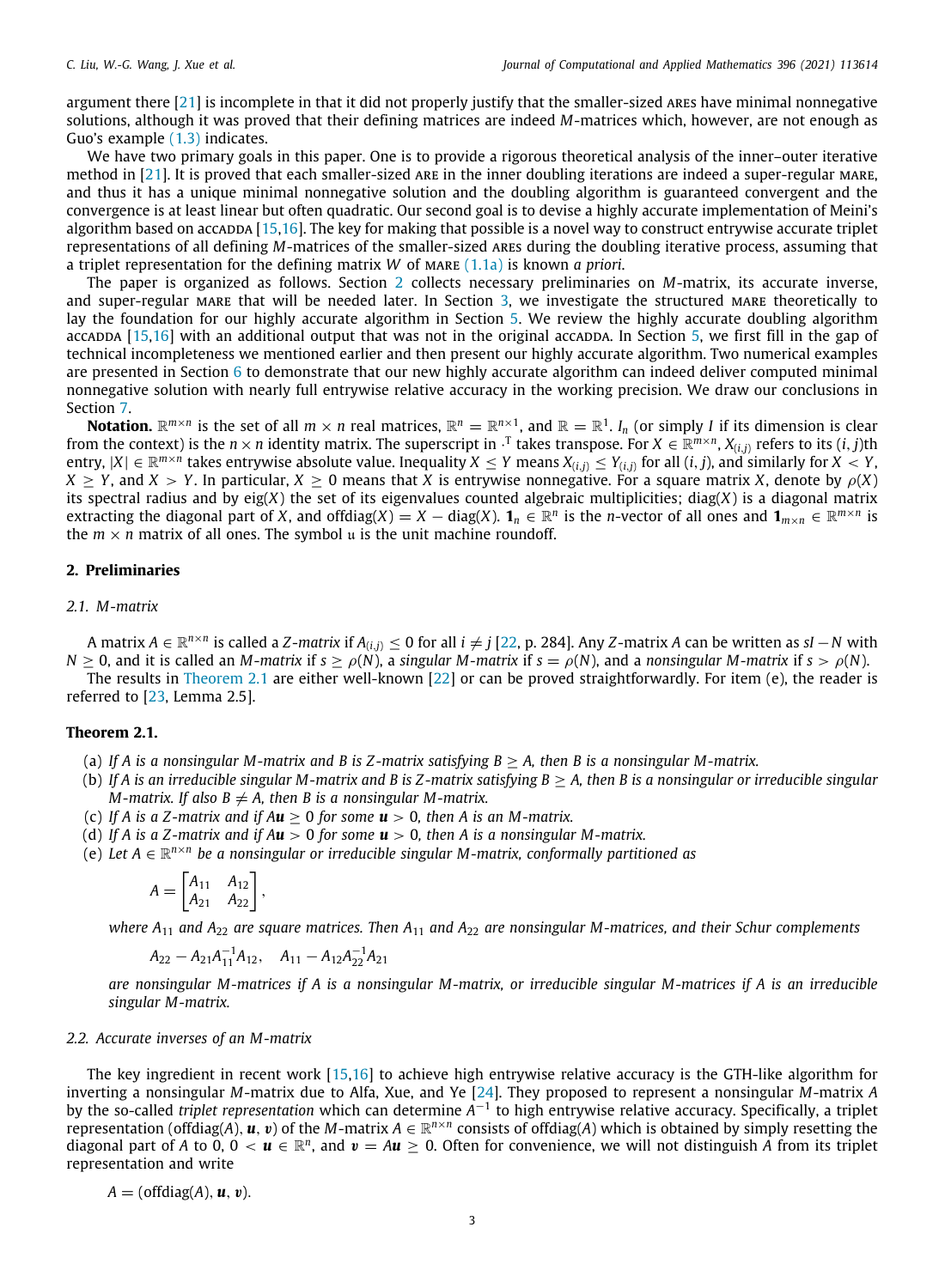<span id="page-3-1"></span>It is proved [[25\]](#page-15-22) that if all entries of offdiag(*A*), *u*, and v are known to high entrywise relative accuracy, then all entries of *A* −1 are determined to a comparable high entrywise relative accuracy, or equivalently the solution *x* to *Ax* = *b* for any  $>$  **0 is determined to a comparable high entrywise relative accuracy. Numerically, the GTH-like algorithm of Alfa,** Xue, and Ye [[24\]](#page-15-21), using the idea in [\[26\]](#page-15-23), computes the LU decomposition  $A = LU$ , via the Gaussian elimination without pivoting and without any cancellation<sup>[4](#page-3-1)</sup> and, consequently,  $L$  and  $U$  are computed with high entrywise relative accuracy. Moreover, the diagonal entries of *L* are all 1 and its off-diagonal entries are non-positive, *U* has positive diagonal entries and non-positive off-diagonal entries. These properties of *L* and *U* ensure that the solution *x* of  $Ax = b > 0$  can be computed to the claimed accuracy, without any cancellation. For more details, the reader is referred to [\[1](#page-15-0)].

### *2.3. Properties of* mare

We will summarize important results for a super-regular MARE  $(1.1)$ . They are mostly due to  $[3,5,10]$  $[3,5,10]$  $[3,5,10]$  $[3,5,10]$  $[3,5,10]$  (see also  $[1]$ ). Since W is assumed a nonsingular or irreducible singular M-matrix, there exist  $u_1\in\R^m$  and  $u_2\in\R^n$  such that

<span id="page-3-5"></span>
$$
\boldsymbol{u}_1 > 0, \ \boldsymbol{u}_2 > 0, \ \begin{bmatrix} \hat{\boldsymbol{u}}_1 \\ \hat{\boldsymbol{u}}_2 \end{bmatrix} := W \begin{bmatrix} \boldsymbol{u}_1 \\ \boldsymbol{u}_2 \end{bmatrix} \geq 0, \tag{2.1a}
$$

where  $\mathbf{u}_1$  and  $\mathbf{u}_2$  can be chosen to satisfy [\[22\]](#page-15-19)

$$
\hat{\mathbf{u}}_1 > 0, \ \hat{\mathbf{u}}_2 > 0, \quad \text{if } W \text{ is a nonsingular } M\text{-matrix};
$$
\n(2.1b)

 $\hat{u}_1 = 0$ ,  $\hat{u}_2 = 0$ , if *W* is an irreducible singular *M*-matrix. (2.1c)

It is well-known that ARE  $(1.1)$  is equivalent to [\[1](#page-15-0).27]

<span id="page-3-2"></span>
$$
H\begin{bmatrix} I \\ X \end{bmatrix} = \begin{bmatrix} I \\ X \end{bmatrix} M,\tag{2.2a}
$$

where  $M = B - DX$  and

$$
H = \begin{bmatrix} I_m & & \\ & -I_n \end{bmatrix} W = \begin{bmatrix} B & -D \\ C & -A \end{bmatrix} . \tag{2.2b}
$$

Eq. ([2.2a\)](#page-3-2) is an eigenvalue problem, seeking an invariant subspace of *H*. Denote the set of the eigenvalues, counted algebraic multiplicities, of *H* by

$$
eig(H) = {\lambda_1, \ldots, \lambda_{m+n}}, \tag{2.3}
$$

<span id="page-3-4"></span>where  $\lambda_i$  for  $1 \le i \le m+n$  are ordered by their nonincreasing real parts, i.e.,  $\Re(\lambda_j) \le \Re(\lambda_i)$  for  $i < j$ .

**Theorem 2.2** (*[[3](#page-15-2)[,5,](#page-15-4)[10](#page-15-5)]*)**.** *Suppose that* [\(1.1\)](#page-0-8) *is a super-regular* mare*, i.e., W in* ([1.1b](#page-1-0)) *is a nonsingular or an irreducible singular M-matrix.*

(a)  $\lambda_m$  *and*  $\lambda_{m+1}$  *are real,*  $\Re(\lambda_{m+2}) < 0 < \Re(\lambda_{m-1})$ *, and* 

$$
\Re(\lambda_{m+n}) \leq \cdots \leq \Re(\lambda_{m+2}) \leq \lambda_{m+1} \leq 0 \leq \lambda_m \leq \Re(\lambda_{m-1}) \leq \cdots \leq \Re(\lambda_1). \tag{2.4}
$$

*In particular, this implies*  $\lambda_{m+1} < 0 < \lambda_m$  *if W is nonsingular.* 

(b) mare ([1.1](#page-0-8)) *has a unique minimal nonnegative solution* Φ*. Moreover,*

<span id="page-3-3"></span>
$$
eig(B-D\Phi)=\{\lambda_1,\ldots,\lambda_m\},\ \ eig(A-\Phi D)=\{-\lambda_{m+1},\ldots,-\lambda_{m+n}\}.
$$

- (c) *If W is* irreducible*, then* Φ > 0*, and A* − Φ*D and B* − *D*Φ *are* irreducible *M-matrices.*
- (d) *If W is* nonsingular*, then A* − Φ*D and B* − *D*Φ *are* nonsingular *M-matrices.*
- (e)  $\Phi \mathbf{u}_1 \leq \mathbf{u}_2$ . Moreover,  $\Phi \mathbf{u}_1 < \mathbf{u}_2$  *if W is nonsingular.*
- (f) *H* has a unique m-dimensional eigenspace associated with its eigenvalues in  $\mathbb{C}_{0+} := \{z \in \mathbb{C} : \Re(z) \ge 0\}$ , and  $\begin{bmatrix} I_m \\ \Phi \end{bmatrix}$ Φ ] *is a basis matrix of the eigenspace.*

#### **3. The structured mare**

<span id="page-3-0"></span>The type of mare coming from multi-type queues with general customer impatience [\[18,](#page-15-15)[19](#page-15-16)] and risk processes [\[20\]](#page-15-17) has an additional block diagonal structure in *A*. In this section, we will analyze such mare, inspired by Meini [[21](#page-15-18)]. Specifically, consider MARE:

<span id="page-3-6"></span>
$$
XDX - AX - XB + C = 0,\tag{3.1a}
$$

<sup>&</sup>lt;sup>4</sup> By cancellation we mean any subtraction of a real number from another one of the same sign.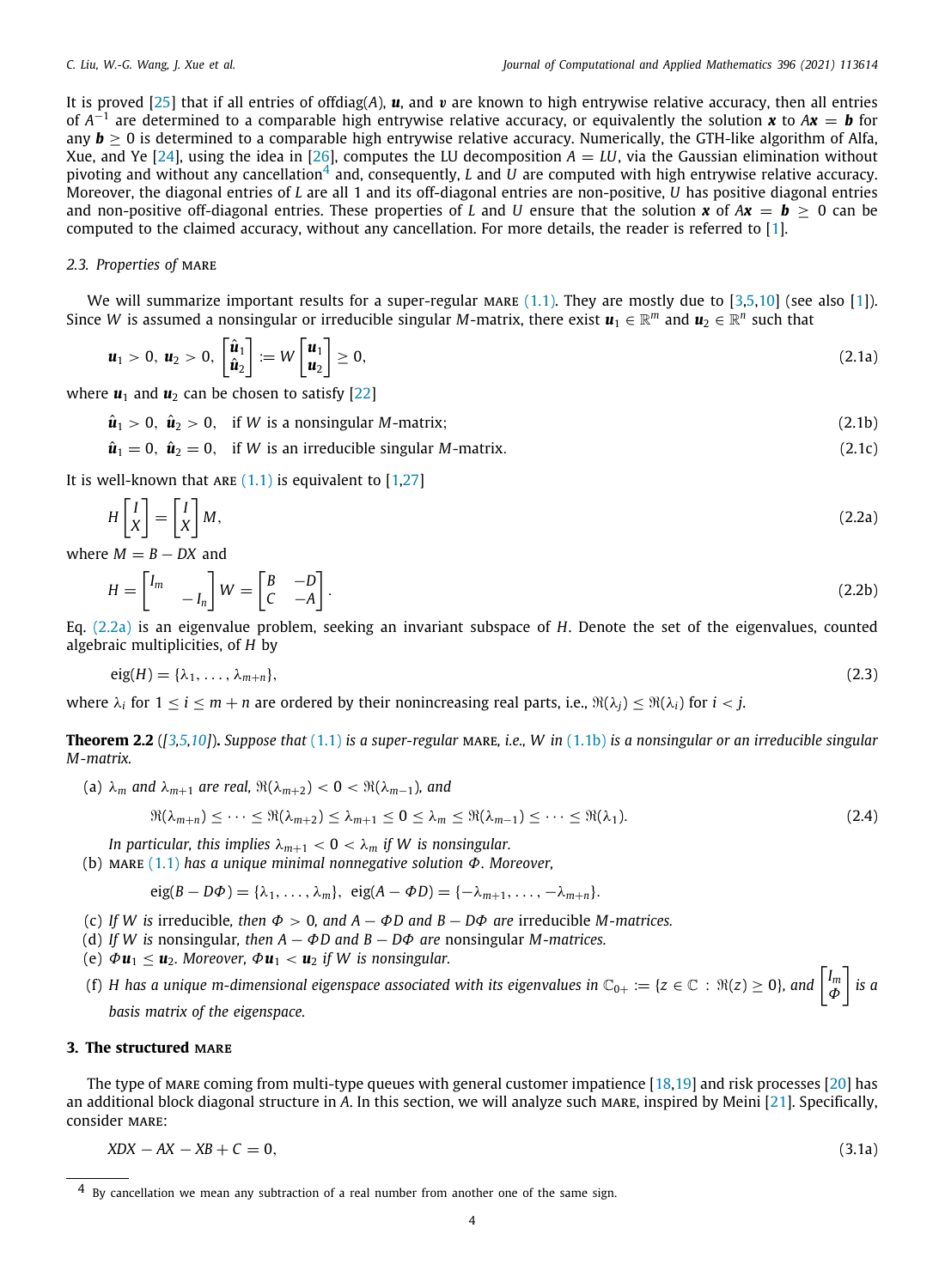where *A* is a  $K \times K$  block diagonal matrix:

$$
A = \begin{bmatrix} n_1 & n_2 & \cdots & n_K \\ n_2 & & & \\ \vdots & & & \ddots \\ n_K & & & & A_K \end{bmatrix} \in \mathbb{R}^{n \times n}, \quad n = \sum_{i=1}^K n_i,
$$
 (3.1b)

and, as before,  $B \in \mathbb{R}^{m \times m}$ ,  $C \in \mathbb{R}^{n \times m}$ , and  $D \in \mathbb{R}^{m \times n}$ . Assume  $K \geq 2$  since mare  $(3.1)$  with  $K = 1$  reduces to the one that has been well-studied.

Correspondingly, we partition *C*, *D* and the unknown *X* as

$$
C = \begin{bmatrix} n_1 \\ n_2 \\ \vdots \\ n_K \end{bmatrix}, \quad D = m \quad \begin{bmatrix} n_1 & n_2 & \dots & n_K \\ D_1 & D_2 & \dots & D_K \end{bmatrix}, \quad X = \begin{bmatrix} m_1 \\ x_2 \\ \vdots \\ x_K \end{bmatrix}.
$$
 (3.2)

The structured MARE  $(3.1)$  $(3.1)$  $(3.1)$  can be equivalently turned into a system of coupled matrix Riccati equations in  $X_i$ :

$$
X_j D_j X_j - A_j X_j - X_j B_j (X) + C_j = 0 \quad \text{for } 1 \le j \le K,
$$
\n(3.3)

where

$$
B_j(X) = B - \sum_{i \neq j} D_i X_i \in \mathbb{R}^{m \times m} \quad \text{for } 1 \leq j \leq K. \tag{3.4}
$$

*It* can be seen that  $B_i(X) - D_iX_i = B - DX$ . Let for 1 ≤ *j* ≤ *K* 

$$
W_j(X) = \begin{bmatrix} B_j(X) & -D_j \ -C_j & A_j \end{bmatrix}, H_j(X) = \begin{bmatrix} I_m & & \\ & -I_{n_j} \end{bmatrix} W_j(X) = \begin{bmatrix} B_j(X) & -D_j \ C_j & -A_j \end{bmatrix}.
$$
\n(3.5)

We will still formally denote the defining coefficient matrix of MARE  $(3.1)$  $(3.1)$  $(3.1)$  by the matrix *W* of  $(1.1b)$  $(1.1b)$  $(1.1b)$ :

$$
W = \begin{bmatrix} B & -D \\ -C & A \end{bmatrix}.
$$

For mare [\(3.1\)](#page-3-3) originally arising from the aforementioned applications, *W* is an irreducible singular *M*-matrix. As we mentioned before, the argument in Meini [[21](#page-15-18)] is incomplete in the sense that although all involved *Wj*( · ) during the doubling iterations was indeed proven to be an *M*-matrix, that alone is not enough to guarantee that the associated mare [\(3.3\)](#page-4-0) has a minimal nonnegative solution. One of our two goals is to remove this incompleteness. Specifically, we will show that each *Wj*( · ) during the doubling iterations is a nonsingular or irreducible singular *M*-matrix, and thus each  $MARE$  [\(3.3\)](#page-4-0) is super-regular and has a minimal nonnegative solution which can be found efficiently by any of the doubling algorithms for MARE [\[1\]](#page-15-0).

For the ease of future reference, we will call MARE ([3.1](#page-3-3)) a *structured* MARE if its defining *W* is an *M*-matrix. Our study in this paper is for the case *W* is a nonsingular or irreducible singular *M*-matrix, i.e., [\(3.1\)](#page-3-3) is also a super-regular mare. Then it has a unique minimal nonnegative solution  $\Phi \in \mathbb{R}^{n \times m}$  which is partitioned, similarly to *X* in [\(3.2\)](#page-4-1), as

$$
\Phi = \begin{bmatrix} n_1 \\ n_2 \\ \vdots \\ n_K \end{bmatrix} \in \mathbb{R}^{n \times m}.
$$
\n(3.6)

Evidently, for each  $1 \leq j \leq K$ ,  $\Phi_j$  is a nonnegative solution of

$$
X_j D_j X_j - A_j X_j - X_j B_j(\Phi) + C_j = 0.
$$
\n(3.7)

<span id="page-4-2"></span>[Theorem](#page-4-2) [3.1](#page-4-2) contains our main result in this section.

**Theorem 3.1.** *Suppose that* mare ([3.1](#page-3-3)) *is super-regular, i.e., W is a nonsingular or irreducible singular M-matrix.*

- (a)  $B D\Phi$  *is an M-matrix, and each*  $A_j \Phi_j D_j$  *is a nonsingular M-matrix for*  $1 \leq j \leq K$ *.*
- (b) eig( $H$ <sup>*j*</sup>( $\Phi$ )) *is the multi-set union of* eig(*B* − *D* $\Phi$ ) *and* eig( $-(A$ <sup>*j*</sup> −  $\Phi$ <sub>*j</sub>Dj*))*, and*</sub>

$$
eig(B - D\Phi) \cap eig(- (A_j - \Phi_j D_j)) = \emptyset.
$$
\n(3.8)

<span id="page-4-5"></span><span id="page-4-4"></span><span id="page-4-3"></span><span id="page-4-1"></span><span id="page-4-0"></span>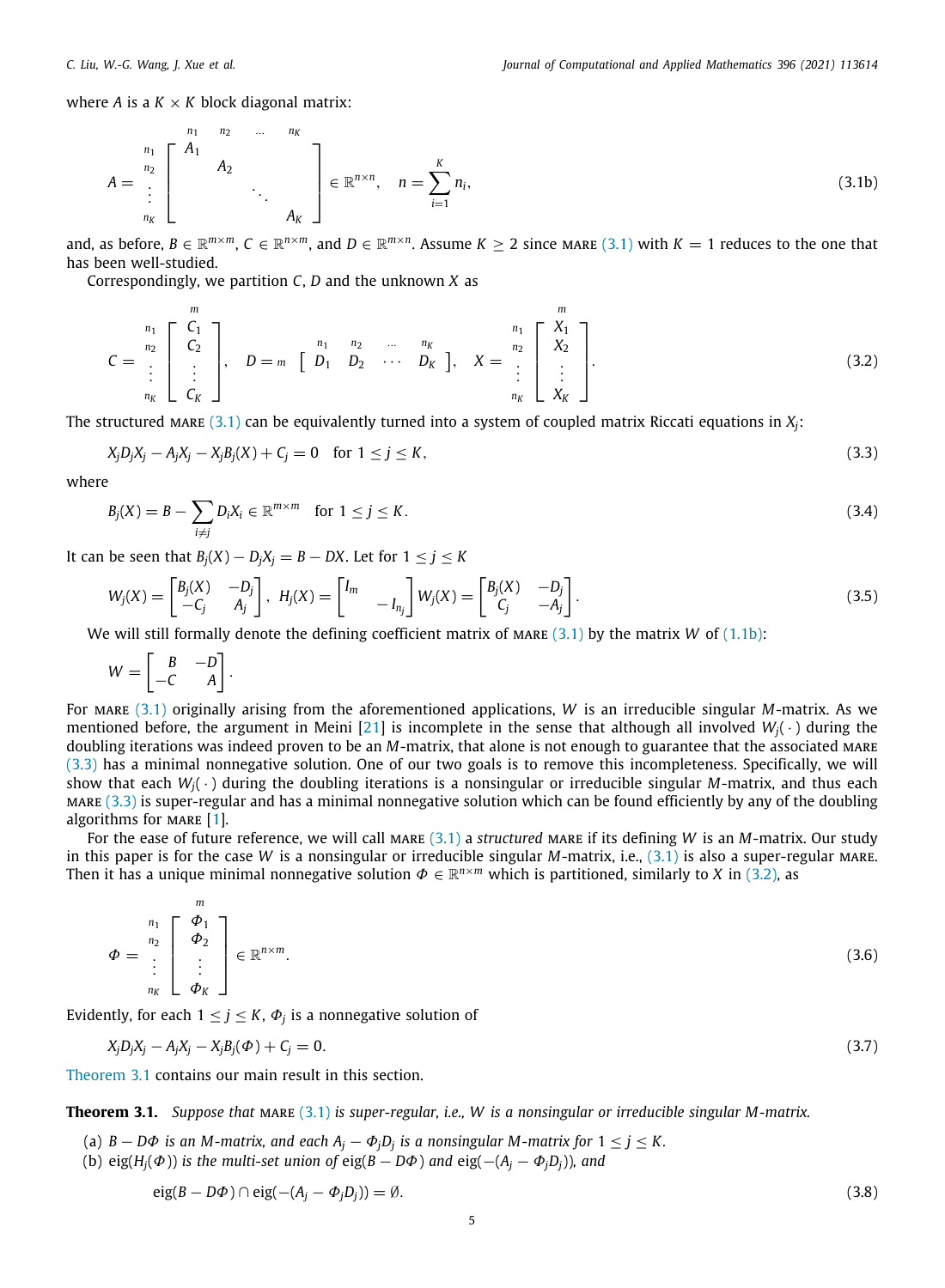*Thus*  $H_i(\Phi)$  *has exactly*  $n_i$  *eigenvalues in the open left-half plane given by* eig( $-(A_j - \Phi_j D_j)$ ) *and the other m eigenvalues are in the closed right-half plane given by* eig(*B* − *D*Φ)*. Moreover, if Hj*(Φ) *has an eigenvalue on the imaginary axis, then that eigenvalue is* 0 *and it is a simple eigenvalue.*

(c) *Each* [\(3.7\)](#page-4-3) *is a super-regular* mare*, i.e., Wj*(Φ) *is a nonsingular or irreducible singular M-matrix, and* Φ*<sup>j</sup> is the unique minimal nonnegative solution to MARE* [\(3.7\)](#page-4-3)*.* 

**Proof.** The first claim in item (a) is due to [Theorem](#page-3-4) [2.2](#page-3-4)(c,d). By [Theorem](#page-3-4) [2.2\(](#page-3-4)c), we know that *A* − Φ*D* is either a nonsingular or irreducible singular *M*-matrix, and, therefore, each *A<sup>j</sup>* −Φ*jD<sup>j</sup>* is a nonsingular *M*-matrix by [Theorem](#page-2-1) [2.1](#page-2-1)(e). Because  $\varPhi_{j}$  is a solution to [\(3.7\)](#page-4-3), it can be verified that

<span id="page-5-0"></span>
$$
H_j(\Phi)\begin{bmatrix} I & 0 \ \Phi_j & I \end{bmatrix} = \begin{bmatrix} I & 0 \ \Phi_j & I \end{bmatrix} \begin{bmatrix} B - D\Phi & -D_j \ 0 & -(A_j - \Phi_j D_j) \end{bmatrix}.
$$
\n(3.9)

In verifying ([3.9](#page-5-0)), we used the fact  $B_i(\Phi) - D_i\Phi_i = B - D\Phi$ . That eig( $H_i(\Phi)$ ) is the multi-set union of eig( $B - D\Phi$ ) and eig(−(*A<sup>j</sup>* − Φ*jDj*)) is a straightforward consequence of ([3.9](#page-5-0)). Since *A<sup>j</sup>* − Φ*jD<sup>j</sup>* is a nonsingular *M*-matrix and thus its eigenvalues are in the open right-half plane. So [\(3.8\)](#page-4-4) holds. This completes the proof of item (b).

Since W is a nonsingular or irreducible singular M-matrix, we have [\(2.1a](#page-3-5)). Partition positive vector  $u_2 \in \mathbb{R}^n$  and nonnegative vector  $\hat{\bm{u}}_2 \in \mathbb{R}^n$  as

<span id="page-5-5"></span>
$$
\mathbf{u}_2 = \begin{bmatrix} n_1 \\ n_2 \\ \vdots \\ n_K \end{bmatrix}, \quad \hat{\mathbf{u}}_2 = \begin{bmatrix} n_1 \\ n_2 \end{bmatrix}, \quad \hat{\mathbf{u}}_2 = \begin{bmatrix} \hat{\mathbf{u}}_{2,1} \\ \hat{\mathbf{u}}_{2,2} \\ \vdots \\ n_K \end{bmatrix}.
$$
\n(3.10)

Expand ([2.1a\)](#page-3-5) to get

 $B$ *u*<sub>1</sub> −  $\sum_{k=1}^{K}$ *i*=1  $D_i u_{2,i} = \hat{u}_1,$  (3.11a)

<span id="page-5-2"></span><span id="page-5-1"></span>
$$
-C_j u_1 + A_j u_{2,j} = \hat{u}_{2,j} \text{ for } j = 1, 2, ..., K.
$$
 (3.11b)

Since  $\Phi \mathbf{u}_1 \leq \mathbf{u}_2$  by [Theorem](#page-3-4) [2.2\(](#page-3-4)e), we have

$$
\mathbf{u}_{2,j} - \Phi_j \mathbf{u}_1 \ge 0 \quad \text{for } j = 1, 2, \dots, K. \tag{3.12}
$$

Combining  $(3.11a)$  $(3.11a)$  and  $(3.12)$ , we get

<span id="page-5-3"></span>
$$
Bu_1 - D_j u_{2,j} - \sum_{i \neq j} D_i \Phi_i u_1 = \hat{u}_1 + \sum_{i \neq j} D_i u_{2,i} - \sum_{i \neq j} D_i \Phi_i u_1
$$
  
=  $\hat{u}_1 + \sum_{i \neq j} D_i (u_{2,i} - \Phi_i u_1) \ge 0.$  (3.13)

Thus for  $j = 1, 2, ..., K$ 

$$
W_j(\Phi)\begin{bmatrix} \mathbf{u}_1 \\ \mathbf{u}_{2,j} \end{bmatrix} = \begin{bmatrix} B_j(\Phi) & -D_j \\ -C_j & A_j \end{bmatrix} \begin{bmatrix} \mathbf{u}_1 \\ \mathbf{u}_{2,j} \end{bmatrix}
$$
  
= 
$$
\begin{bmatrix} B\mathbf{u}_1 - D_j\mathbf{u}_{2,j} - \sum_{i \neq j} D_i \Phi_i \mathbf{u}_1 \\ -C_j\mathbf{u}_1 + A_j\mathbf{u}_{2,j} \end{bmatrix}
$$
  
= 
$$
\begin{bmatrix} \hat{\mathbf{u}}_1 + \sum_{i \neq j} D_i(\mathbf{u}_{2,i} - \Phi_i \mathbf{u}_1) \\ \hat{\mathbf{u}}_{2,j} \end{bmatrix} \geq 0.
$$
 (3.14)

Because  $W_i(\Phi)$  is a *Z*-matrix,  $W_i(\Phi)$  is an *M*-matrix by [Theorem](#page-2-1) [2.1\(](#page-2-1)c).

If *W* is nonsingular, then  $\hat{u}_1 > 0$ ,  $\hat{u}_2 > 0$  and  $\Phi u_1 < u_2$  by [Theorem](#page-3-4) [2.2\(](#page-3-4)e). Consequently, the inequalities in [\(3.12\)](#page-5-2) and [\(3.13\)](#page-5-3) are strict, and so is [\(3.14](#page-5-4)), which means  $W_i(\Phi)$  is a nonsingular *M*-matrix by [Theorem](#page-2-1) [2.1\(](#page-2-1)d).

Consider now that  $W$  is an irreducible singular  $M$ -matrix. We know that all  $A_i$  for  $1\leq i\leq K$  are nonsingular  $M$ -matrices by [Theorem](#page-2-1) [2.1\(](#page-2-1)e). The Schur complement of diag( $A_2, \ldots, A_k$ ) in W

<span id="page-5-4"></span>
$$
\begin{bmatrix} B - \sum_{i=2}^{K} D_i A_i^{-1} C_i & -D_1 \ -C_1 & A_1 \end{bmatrix}
$$

is also an irreducible singular *M*-matrix by [Theorem](#page-3-4) [2.1\(](#page-2-1)e). By Theorem [2.2\(](#page-3-4)c), all  $\Phi$ <sub>*i*</sub> > 0, and therefore

$$
\left\{ (s,t) : s \neq t, \left[ B - \sum_{i=2}^K D_i A_i^{-1} C_i \right]_{(s,t)} < 0 \right\} \subseteq \left\{ (s,t) : s \neq t, \left[ B - \sum_{i=2}^K D_i \Phi_i \right]_{(s,t)} < 0 \right\},\
$$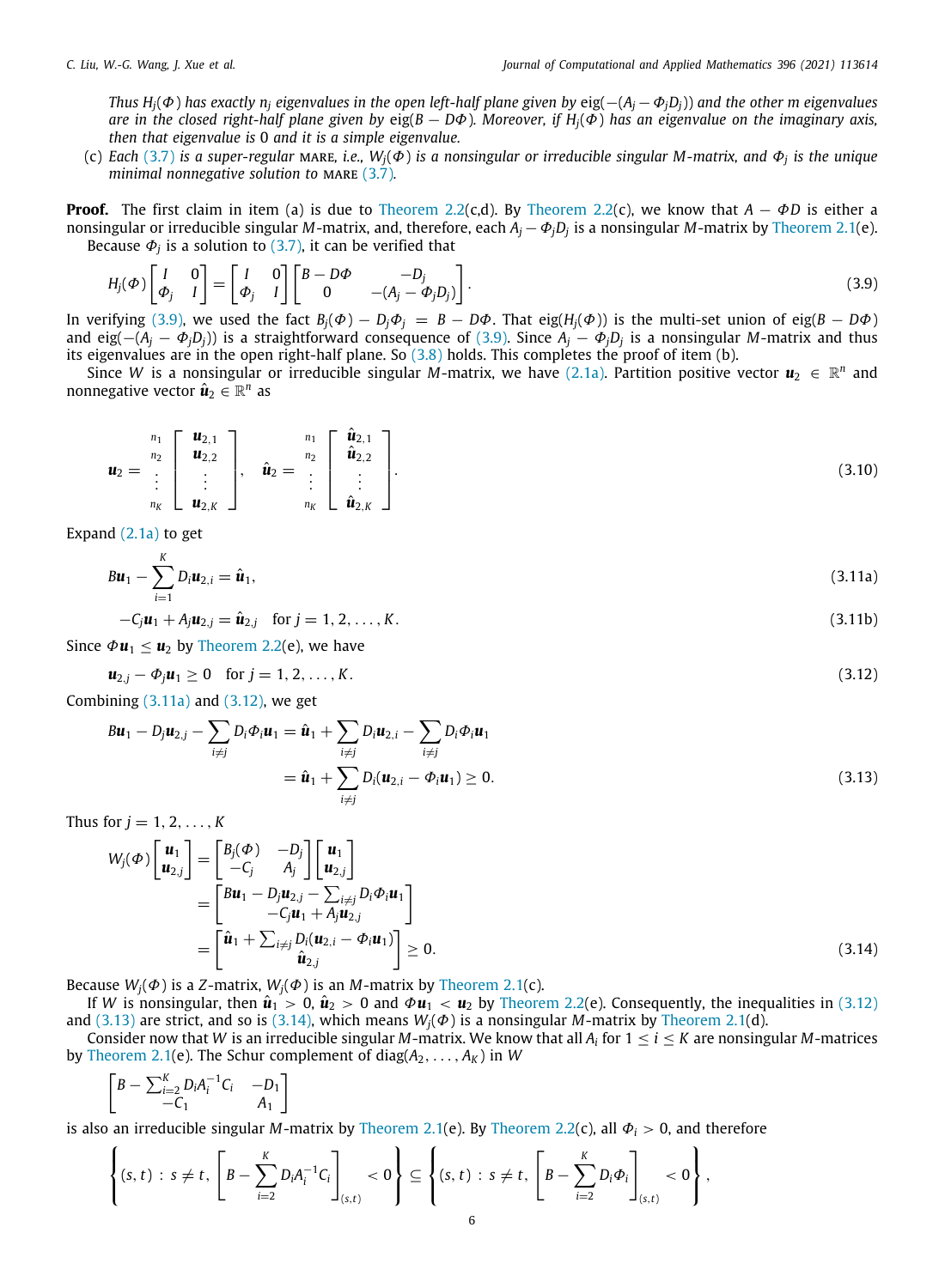implying that

$$
W_1(\Phi) = \begin{bmatrix} B_1(\Phi) & -D_1 \\ -C_1 & A_1 \end{bmatrix}
$$
 is irreducible.

Moments ago, we showed *W*1(Φ) is an *M*-matrix. Thus *W*1(Φ) is a nonsingular or irreducible singular *M*-matrix. For *Wj*(Φ) with  $i > 1$ , we permute symmetrically W to

$$
\begin{bmatrix} B & D_j & -\widehat{D}_j \\ -C_j & A_j & \widehat{A}_j \end{bmatrix},
$$

where *C<sub>j</sub>* and *D<sub>j</sub>* are obtained from *C* and *D* with their *j*th block removed, and *A<sub>j</sub>* from *A* with its *j*th block row and column  $\sum_{i}$  are also an and column  $\sum_{i}$  and  $\sum_{i}$  and  $\sum_{i}$  and  $\sum_{i}$  and removed. Now use the same proof we had for  $W_1(\Phi)$  to conclude that  $W_j(\Phi)$  is a nonsingular or irreducible singular *M*-matrix.

In summary, MARE  $(3.7)$  $(3.7)$  is super-regular, and thus has a minimal nonnegative solution by [Theorem](#page-3-4) [2.2](#page-3-4). That solution, denoted by  $\widehat{\Phi}_{j}$ , can be uniquely characterized by that  $\left\lceil \frac{j}{4}\right\rceil$  $\varPhi_j$  $\left]$  is the basis matrix for the eigenspace of  $H_j(\Phi)$  associated with its *m* right most eigenvalues of *Hj*(Φ), given by eig(*B*−*D*Φ). That eigenspace is unique by item (b) we just proved. On the other hand, it follows from [\(3.9\)](#page-5-0) that  $\begin{bmatrix} 1 \\ 1 \end{bmatrix}$ Φ*j*  $\bar{\phi}_j$  is the basis matrix for the same eigenspace. Therefore  $\widehat{\Phi}_j = \Phi_j$ , as expected.  $\Box$ 

**Theorem 3.2.** Assume ([1.2](#page-1-1)). Given  $U = [U_1^T, U_2^T, \dots, U_K^T]^T \in \mathbb{R}^{n \times m}$  partitioned in the same way as X in [\(3.2\)](#page-4-1), if  $0 \leq U_i \leq \Phi_i$ *for*  $1 \le i \le K$ *, then* 

$$
X_j D_j X_j - A_j X_j - X_j B_j(U) + C_j = 0 \quad \text{for } 1 \le j \le K
$$

*are super-regular* mare*s and thus each has a unique minimal nonnegative solution.*

**Proof.** Recall [\(3.5\)](#page-4-5). The condition of the theorem implies  $B_i(U) > B_i(\Phi)$  and thus  $W_i(U) > W_i(\Phi)$ .  $W_i(\Phi)$  is a nonsingular or irreducible singular *M*-matrix by [Theorem](#page-4-2) [3.1](#page-4-2)(c), and, hence, *Wj*(*U*) is a nonsingular or irreducible singular *M*-matrix by [Theorem](#page-2-1) [2.1\(](#page-2-1)a,b). The proof is completed.  $\square$ 

The next theorem is about the monotonicity in the minimal nonnegative solution of super-regular MARE. Besides MARE  $(1.1)$ , consider MARE

<span id="page-6-0"></span>
$$
\widetilde{X}\widetilde{D}\widetilde{X} - \widetilde{X}\widetilde{B} + \widetilde{C} = 0,\tag{3.15}
$$

where  $\widetilde{A}$ ,  $\widetilde{B}$ ,  $\widetilde{C}$ , and  $\widetilde{D}$  have the same sizes as A, B, C, and D of [\(1.1\)](#page-0-8). Denote by  $\widetilde{W}$  the corresponding defining coefficient matrix of ([3.15](#page-6-0)).

<span id="page-6-2"></span>**Theorem 3.3.** *Suppose that both* ARE ([1.1](#page-0-8)) and ([3.15](#page-6-0)) are super-regular, and let  $\Phi$  and  $\widetilde{\Phi}$  be their minimal nonnegative *solutions, respectively. If*  $\widetilde{W} > W$ *, then*  $\widetilde{\Phi} < \Phi$ *.* 

**Proof.** Split A and B as  $A = D_A - N_A$  and  $B = D_B - N_B$ , where  $D_A = \text{diag}(A)$  and  $D_B = \text{diag}(B)$ . The following iterative scheme

$$
Z_0 = 0,
$$
  

$$
D_A Z_{k+1} + Z_{k+1} D_B = N_A Z_k + Z_k N_B + Z_k D Z_k + C_k \text{ for } k \ge 0
$$

produces a sequence  $\{Z_k\}_{k=0}^\infty$  that monotonically converges to the minimal nonnegative solution  $\phi$  of [\(1.1\)](#page-0-8) [[3,](#page-15-2) Theorem 2.3]. The same idea applied to [\(3.15\)](#page-6-0) yields a sequence  $\{Z_k\}_{k=0}^{\infty}$  that monotonically converges to  $\widetilde{\Phi}$ . Inductively, it is not hard to show  $\widetilde{Z}_k \leq Z_k$  for all *k*, which leads to the desired conclusion.  $\Box$ 

# **4. Doubling algorithm - accappa**

<span id="page-6-3"></span>In this section, we outline the doubling algorithm,  $ADDA$  [[13](#page-15-9)] and its highly accurate implementation accadda [\[16](#page-15-13)] (see also [\[1](#page-15-0)]) for super-regular MARE ([1.1](#page-0-8)). ADDA starts by picking parameters  $\alpha$  and  $\beta$  that satisfy

<span id="page-6-1"></span>
$$
0 \leq \alpha \leq \alpha_{\rm opt} := \left( \max_{i} [A]_{(i,i)} \right)^{-1}, 0 \leq \beta \leq \beta_{\rm opt} := \left( \max_{i} [B]_{(i,i)} \right)^{-1}, \tag{4.1a}
$$

$$
\max\{\alpha,\,\beta\}\neq 0.\tag{4.1b}
$$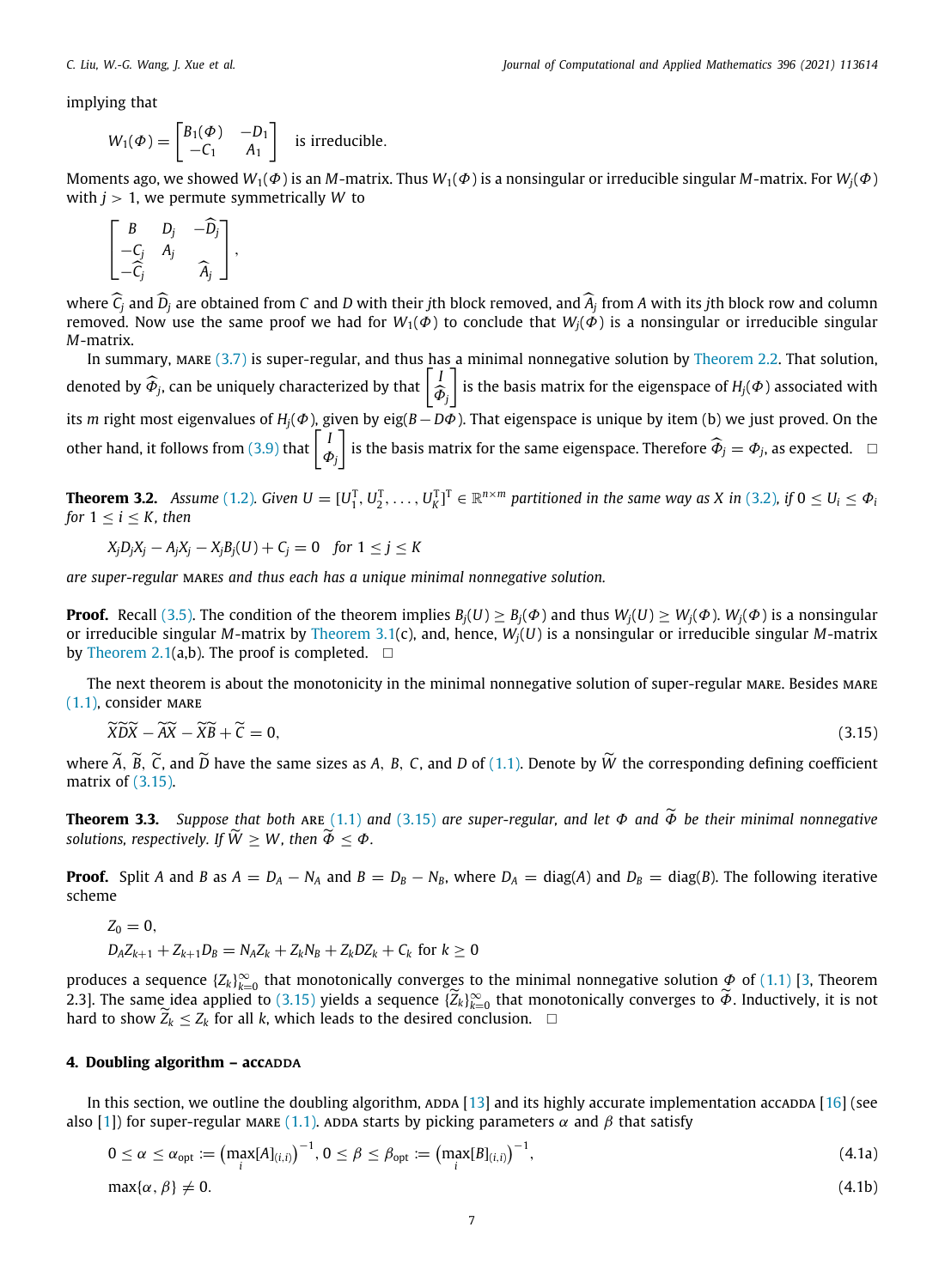Often we take  $\alpha = \alpha_{opt}$  and  $\beta = \beta_{opt}$  for the fastest convergence [\[13,](#page-15-9) Theorem 3.3]. Then it computes  $E_0 \in \mathbb{R}^{m \times m}$  $F_0 \in \mathbb{R}^{n \times n}$ ,  $Z_0 \in \mathbb{R}^{n \times m}$  and  $Y_0 \in \mathbb{R}^{m \times n}$  by solving

<span id="page-7-1"></span><span id="page-7-0"></span>
$$
\begin{bmatrix} \alpha B + I & -\beta D \\ -\alpha C & \beta A + I \end{bmatrix} \begin{bmatrix} E_0 & Y_0 \\ Z_0 & F_0 \end{bmatrix} = \begin{bmatrix} I - \beta B & \alpha D \\ \beta C & I - \alpha A \end{bmatrix},
$$
\n(4.2)

which is followed by the doubling iteration: for  $k = 0, 1, \ldots$ 

$$
E_{k+1} = E_k (I_m - Y_k Z_k)^{-1} E_k, \tag{4.3a}
$$

$$
F_{k+1} = F_k (I_n - Z_k Y_k)^{-1} F_k, \tag{4.3b}
$$

$$
Z_{k+1} = Z_k + F_k (I_n - Z_k Y_k)^{-1} Z_k E_k
$$
\n(4.3c)

$$
=Z_k+F_kZ_k(I_m-Y_kZ_k)^{-1}E_k,
$$
\t(4.3d)

$$
Y_{k+1} = Y_k + E_k (I_m - Y_k Z_k)^{-1} Y_i F_k
$$
\n(4.3e)

<span id="page-7-5"></span><span id="page-7-4"></span><span id="page-7-3"></span><span id="page-7-2"></span>
$$
= Y_k + E_k Y_k (I_n - Z_k Y_k)^{-1} F_k.
$$
\n(4.3f)

A detailed derivation of the formulas [\(4.2\)](#page-7-0) and ([4.3](#page-7-1)) can be found in [[1,](#page-15-0) pp. 20–21]. The alternative expression ([4.3d](#page-7-2)) *vs.* [\(4.3c\)](#page-7-3) and ([4.3f](#page-7-4)) *vs.* [\(4.3e](#page-7-5)) can be useful at implementation, especially when either  $m \ll n$  or  $n \ll m$ .

With  $\alpha$  and  $\beta$  satisfying [\(4.1\)](#page-6-1),  $Z_k$  is monotonically increasing and converges to  $\Phi$  quadratically, except in the case when *H* has a double eigenvalue 0 coming from a  $2 \times 2$  Jordan block, for which the convergence is only linear with the linear rate  $1/2$ . For more detailed statements of ADDA's convergence, the reader is referred to  $[1,$  $[1,$  Theorem 6.3].

A highly accurate implementation of ADDA was discovered first by Nguyen and Poloni  $[15]$  $[15]$  $[15]$  for a singular but irreducible *M*-matrix *W* and then by Xue and Li [[16\]](#page-15-13) for a nonsingular *M*-matrix *W*. The key part in implementation is the computations of the inverses of provably nonsingular *M*-matrices

<span id="page-7-6"></span>
$$
\begin{bmatrix} \alpha B + I & -\beta D \\ -\alpha C & \beta A + I \end{bmatrix}, \quad I - Z_k Y_k, \quad I - Y_k Z_k,
$$
\n
$$
(4.4)
$$

to almost full entrywise relative accuracy by the GTH-like algorithm [[24](#page-15-21)[,25\]](#page-15-22). It is made possible by a novel way, especially for the case when *W* is a nonsingular *M*-matrix [[16](#page-15-13)], to find triplet representations for  $I - Z_k Y_k$  and  $I - Y_k Z_k$  to nearly full entrywise relative accuracy during the iterative process.

Xue and Li [\[16\]](#page-15-13) started by assuming a triplet representation

<span id="page-7-10"></span>
$$
W = \left(\text{offdiag}(W), \begin{bmatrix} \mathbf{u}_1 \\ \mathbf{u}_2 \end{bmatrix}, \begin{bmatrix} \hat{\mathbf{u}}_1 \\ \hat{\mathbf{u}}_2 \end{bmatrix}\right) \tag{4.5a}
$$

of *W* is known to almost full entrywise relative accuracy, where

$$
\begin{bmatrix} \mathbf{u}_1 \\ \mathbf{u}_2 \end{bmatrix} > 0, \quad \begin{bmatrix} \hat{\mathbf{u}}_1 \\ \hat{\mathbf{u}}_2 \end{bmatrix} = W \begin{bmatrix} \mathbf{u}_1 \\ \mathbf{u}_2 \end{bmatrix} \ge 0.
$$
\n(4.5b)

<span id="page-7-8"></span>To accurately invert the first *M*-matrix in ([4.4](#page-7-6)), we have the following lemma.

## **Theorem 4.1** (*[[16\]](#page-15-13)*)**.**

(a) If 
$$
\alpha = 0
$$
 but  $\beta > 0$ , then

<span id="page-7-9"></span><span id="page-7-7"></span>
$$
\begin{bmatrix} I_m & -\beta D \\ 0 & I_n + \beta A \end{bmatrix}^{-1} = \begin{bmatrix} I_m & \beta D(I + \beta A)^{-1} \\ 0 & (I_n + \beta A)^{-1} \end{bmatrix},
$$

*and a triplet representation for I<sup>n</sup>* + β*A can be read off from*

$$
(I_n + \beta A)\mathbf{u}_2 = \mathbf{u}_2 + \beta (C\mathbf{u}_1 + \hat{\mathbf{u}}_2).
$$

(b) *If*  $\alpha > 0$  *and*  $\beta = 0$ *, then* 

$$
\begin{bmatrix} \alpha B + I_m & 0 \\ -\alpha C & I_n \end{bmatrix}^{-1} = \begin{bmatrix} (\alpha B + I_m)^{-1} & 0 \\ \alpha C(\alpha B + I_m)^{-1} & I_n \end{bmatrix}
$$

*and a triplet representation for*  $\alpha B + I_m$  *can be read off from* 

$$
(\alpha B + I_m)\mathbf{u}_1 = \alpha(\hat{\mathbf{u}}_1 + D\mathbf{u}_2) + \mathbf{u}_1.
$$

(c) *If*  $\alpha > 0$  *and*  $\beta > 0$ *, then* 

$$
\begin{bmatrix} \alpha B + I_m & -\beta D \\ -\alpha C & \beta A + I_n \end{bmatrix} \begin{bmatrix} \mathbf{u}_1/\alpha \\ \mathbf{u}_2/\beta \end{bmatrix} = \begin{bmatrix} \hat{\mathbf{u}}_1 + \mathbf{u}_1/\alpha \\ \hat{\mathbf{u}}_2 + \mathbf{u}_2/\beta \end{bmatrix},
$$
  
which yields a triplet representation for 
$$
\begin{bmatrix} \alpha B + I_m & -\beta D \\ -\alpha C & \beta A + I_n \end{bmatrix}
$$
 immediately.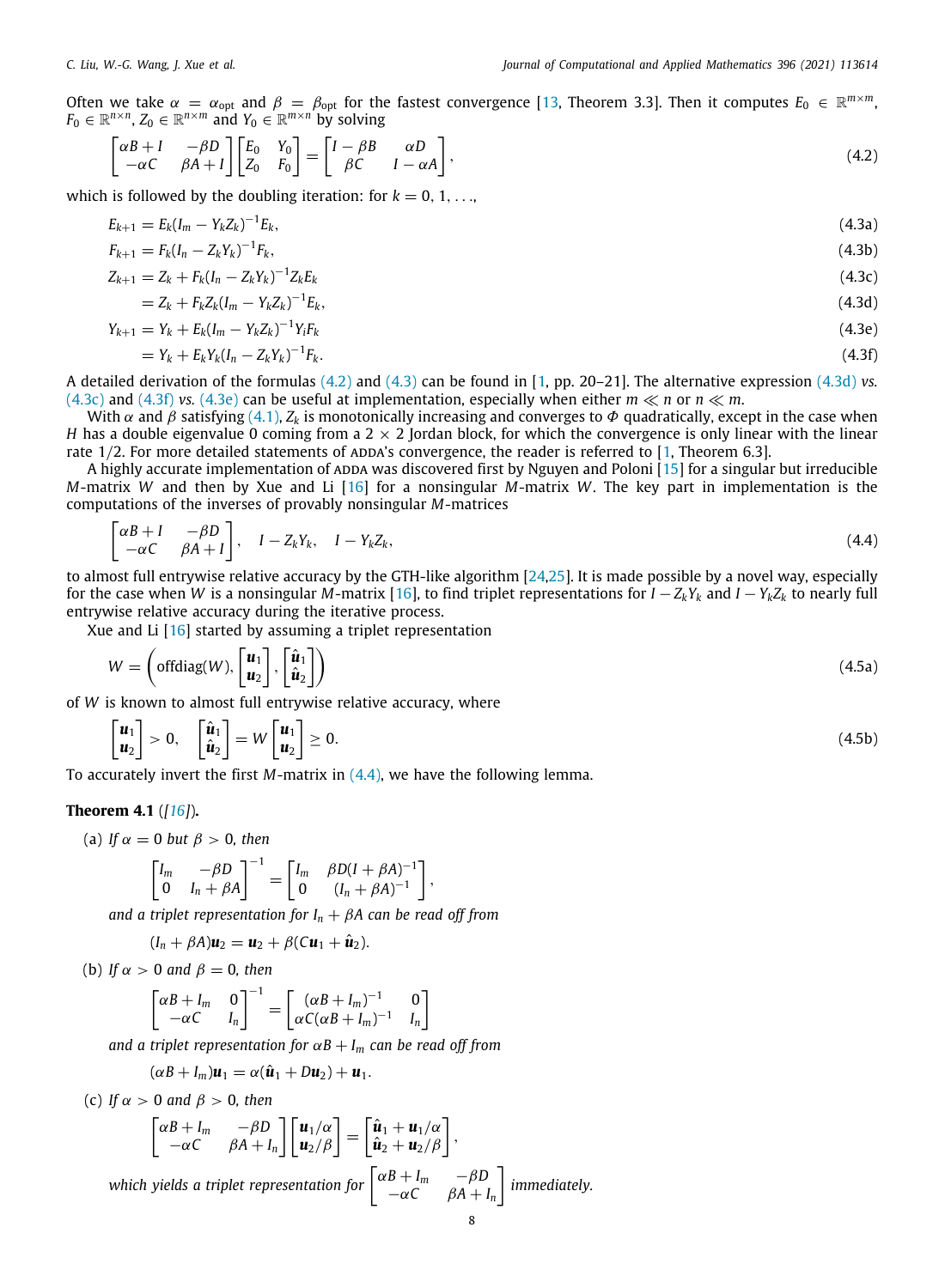# <span id="page-8-8"></span>**Algorithm 4.1** Highly Accurate ADDA for MARE [\(1.1\)](#page-0-9)

**Input:** Strongly regular MARE [\(1.1\)](#page-0-9), vectors  $\boldsymbol{u}_1$ ,  $\boldsymbol{u}_2$  and  $\hat{\boldsymbol{u}}_1$ ,  $\hat{\boldsymbol{u}}_2$  that satisfy [\(4.5b](#page-7-7)); **Output:** the minimal nonnegative solution  $\Phi$  and  $\mathbf{z} = \mathbf{u}_2 - \Phi \mathbf{u}_1$ .

<span id="page-8-5"></span><span id="page-8-2"></span><span id="page-8-0"></span> $\lambda$ 

- 1:  $\alpha = (\text{max}_i[A]_{(i,i)})^{-1}, \beta = (\text{max}_j[B]_{(j,j)})^{-1}, k = -1;$
- 2: compute *E*0, *F*0, *Z*<sup>0</sup> and *Y*<sup>0</sup> according to ([4.2](#page-7-0)) by the GTH-like algorithm using the triplet representation provided by [Theorem](#page-7-8) [4.1;](#page-7-8)
- 3: compute  $\pmb{w}_1^{(0)}$  and  $\pmb{w}_2^{(0)}$  according to [\(4.8\)](#page-8-0) by the GTH-like algorithm;
- 4: **repeat**
- 5:  $k = k + 1;$
- 6: compute  $v_1^{(k)}$  and  $v_2^{(k)}$  according to ([4.9](#page-8-1)) and generate the triplet representations for  $I Y_k Z_k$  and  $I Z_k Y_k$  as in [\(4.7\)](#page-8-2);
- 7: compute *Ek*+1, *Fk*+1, *Zk*+<sup>1</sup> and *Yk*+<sup>1</sup> according to [\(4.3\)](#page-7-1) by the GTH-like algorithm using the triplet representations for  $I - Y_k Z_k$  and  $I - Z_k Y_k$ ;
- 8: compute  $w_1^{(k+1)}$  and  $w_2^{(k+1)}$  according to [\(4.9c\)](#page-8-3) and ([4.9d](#page-8-4)) (reuse  $E_k(I-Y_kZ_k)^{-1}$  and  $F_k(I-Z_kY_k)^{-1}$  that appear in implementing line 8 to reduce work);
- 9: **until** convergence;

10: **return** the last 
$$
Z_k \approx \Phi
$$
, and  $\mathbf{z}_k = \mathbf{w}_2^{(k)} + F_k \mathbf{u}_2 \approx \mathbf{z}$ .

To accurately invert the second and third *M*-matrices in [\(4.4\)](#page-7-6), Xue and Li [\[16](#page-15-13)] introduced auxiliary vectors

$$
\begin{bmatrix} \boldsymbol{w}_1^{(k)} \\ \boldsymbol{w}_2^{(k)} \end{bmatrix} := \begin{bmatrix} \boldsymbol{u}_1 \\ \boldsymbol{u}_2 \end{bmatrix} - \begin{bmatrix} E_k & Y_k \\ Z_k & F_k \end{bmatrix} \begin{bmatrix} \boldsymbol{u}_1 \\ \boldsymbol{u}_2 \end{bmatrix},\tag{4.6}
$$

which are provably nonnegative and can be computed, not in the way as defined in  $(4.6)$  $(4.6)$  $(4.6)$ , but recursively according to the following theorem.

<span id="page-8-6"></span>**Theorem 4.2** ([[16\]](#page-15-13)). The triplet representations for  $I_m - Y_k Z_k$  and  $I - Y_k Z_k$  are given by

$$
I_m - Y_k Z_k = \left( \text{offdiag}(I_m - Y_k Z_k), \boldsymbol{u}_1, \boldsymbol{v}_1^{(k)} \right), \tag{4.7a}
$$

$$
I_n - Z_k Y_k = \left( \text{offdiag}(I_n - Z_k Y_k), \mathbf{u}_2, \mathbf{v}_2^{(k)} \right), \tag{4.7b}
$$

where  $\pmb{v}_1^{(k)}$  and  $\pmb{v}_2^{(k)}$  are computed recursively as follows: solving

<span id="page-8-7"></span><span id="page-8-4"></span><span id="page-8-3"></span> $(k)$   $\qquad$ 

$$
\begin{bmatrix} \alpha B + I_m & -\beta D \\ -\alpha C & \beta A + I_n \end{bmatrix} \begin{bmatrix} \boldsymbol{w}_1^{(0)} \\ \boldsymbol{w}_2^{(0)} \end{bmatrix} = (\alpha + \beta) \begin{bmatrix} \hat{\boldsymbol{u}}_1 \\ \hat{\boldsymbol{u}}_2 \end{bmatrix},
$$
\n(4.8)

*for*  $w_1^{(0)}$  and  $w_2^{(0)}$ , and for  $k = 0, 1, 2, ...$ 

<span id="page-8-1"></span>
$$
\mathbf{v}_1^{(k)} = \mathbf{w}_1^{(k)} + E_k \mathbf{u}_1 + Y_k (F_k \mathbf{u}_2 + \mathbf{w}_2^{(k)}) \ge 0,
$$
\n(4.9a)

$$
\mathbf{v}_{2}^{(k)} = \mathbf{w}_{2}^{(k)} + F_{k} \mathbf{u}_{2} + Z_{k}(E_{k} \mathbf{u}_{1} + \mathbf{w}_{1}^{(k)}) \geq 0, \tag{4.9b}
$$

$$
\boldsymbol{w}_1^{(k+1)} = \boldsymbol{w}_1^{(k)} + E_k (I - Y_k Z_k)^{-1} [\boldsymbol{w}_1^{(k)} + Y_k \boldsymbol{w}_2^{(k)}],
$$
\n(4.9c)

$$
\mathbf{w}_2^{(k+1)} = \mathbf{w}_2^{(k)} + F_k (I - Z_k Y_k)^{-1} [Z_k \mathbf{w}_1^{(k)} + \mathbf{w}_2^{(k)}].
$$
\n(4.9d)

With the help of these triplet representations in [Theorems](#page-7-8) [4.1](#page-7-8) and [4.2](#page-8-6) all three nonsingular *M*-matrices in ([4.4\)](#page-7-6) can now be inverted in a cancellation-free way, leading to accappa of  $[16]$  $[16]$ . However, in using accappa later in Section [5](#page-9-0) to solve each smaller-sized super-regular mare  $(3.3)$  highly accurately, upon fixing  $B_i(X)$ , we will need to be able to compute the vector

$$
z := u_2 - \phi u_1 \tag{4.10}
$$

with high entrywise relative accuracy. This expression cannot be straightforwardly used to fulfill the task because, if computed as *z* ≈ *u*2−*Zku*1, potential cancellations will likely destroy entrywise relative accuracy in some of the computed entries of *z*. We have to do something different. The next lemma is essentially [[28](#page-15-25), Lemma 5.1] which is stated for triplet representations.

<span id="page-8-9"></span>**Lemma 4.1.** Let 
$$
\mathbf{z}_k = \mathbf{w}_2^{(k)} + F_k \mathbf{u}_2
$$
. Then  $\mathbf{z}_k = \mathbf{u}_2 - Z_k \mathbf{u}_1$ , and, as a result,  
\n
$$
\mathbf{z} = \mathbf{u}_2 - \Phi \mathbf{u}_1 = \lim_{k \to \infty} (\mathbf{u}_2 - Z_k \mathbf{u}_1) = \lim_{k \to \infty} \mathbf{z}_k.
$$
\n(4.11)

**Proof.** It follows from ([4.6](#page-8-5)) that  $\mathbf{w}_2^{(k)} = \mathbf{u}_2 - Z_k \mathbf{u}_1 - F_k \mathbf{u}_2$ , and thus  $\mathbf{z}_k = \mathbf{u}_2 - Z_k \mathbf{u}_1$ . Letting k go to  $\infty$  yields [\(4.11\)](#page-8-7).  $\Box$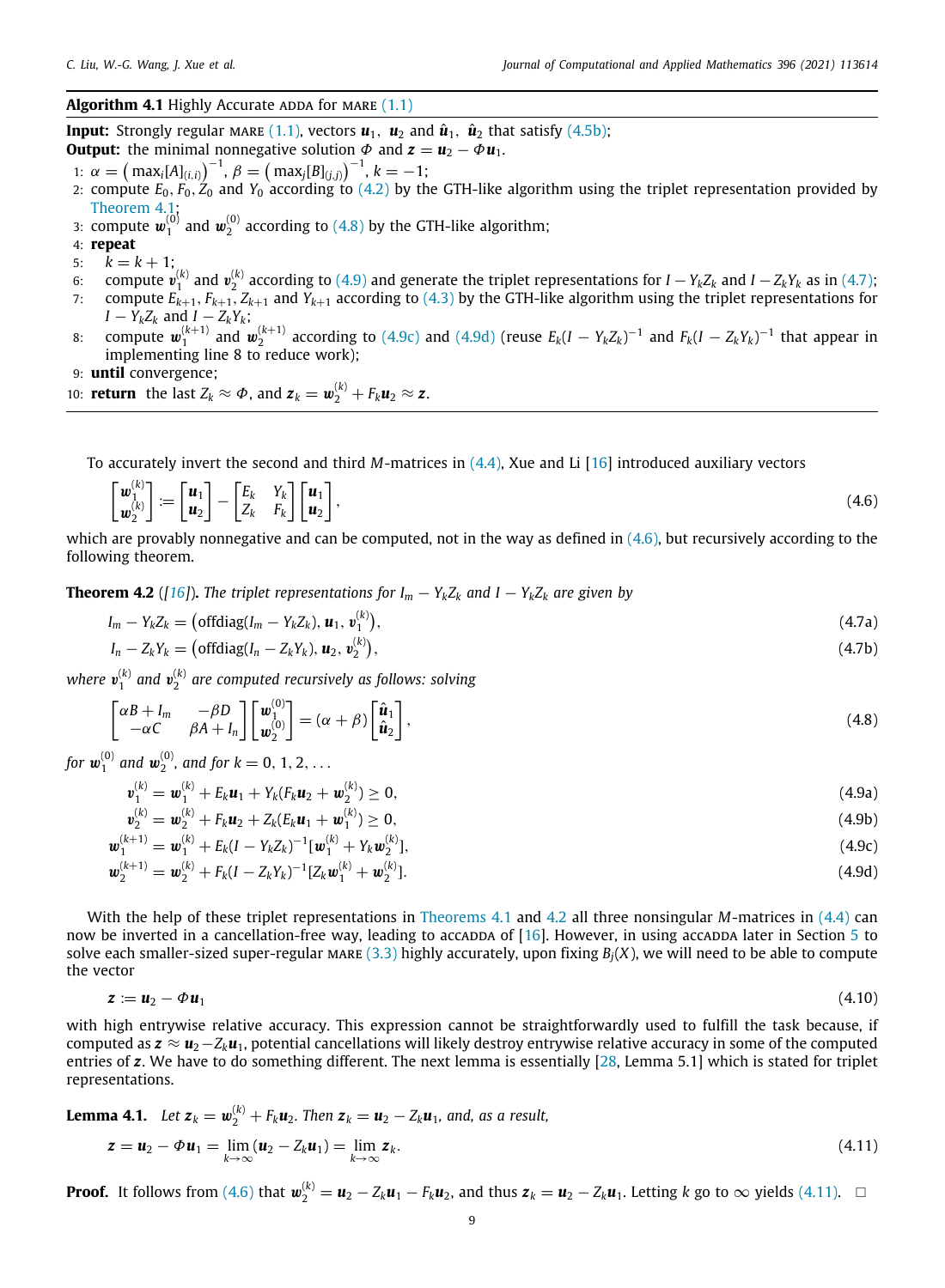Algorithm [4.1](#page-8-8) summarizes accadda of [\[16\]](#page-15-13), except also returning a highly accurate approximation to  $z = u_2 - \Phi u_1$  as the limit of  $z_k$  in [Lemma](#page-8-9) [4.1](#page-8-9).

The stopping criterion we use decide when to stop the iteration: Lines  $4 - 9$  of Algorithm [4.1](#page-8-8), is based on the entrywise relative residual (ERRes), to be defined in a moment, that reflects the non-negativeness property of the equation and is born out of the first order asymptotic error analysis in [[16](#page-15-13)] for MARE ([1.1](#page-0-8)). Split *A* and *B* as

$$
A = D_A - N_A, \qquad D_A = \text{diag}(A), \tag{4.12}
$$

$$
B = D_B - N_B, \qquad D_B = \text{diag}(A). \tag{4.13}
$$

Rearrange MARE  $(1.1)$  $(1.1)$  $(1.1)$  to get

$$
\mathscr{R}_L(X) := XDX + N_A X + XN_B + C = D_A X + XD_B =: \mathscr{R}_R(X).
$$

An important outcome of such an arrangement is that there is no cancellation in evaluating both  $\mathcal{R}_I(X)$  and  $\mathcal{R}_R(X)$ . Consider now a nonnegative  $\widetilde{\Phi}$  as an approximation to  $\Phi$ , and write

$$
\mathscr{R}_L(\tilde{\boldsymbol{\Phi}})=\mathscr{R}_R(\tilde{\boldsymbol{\Phi}})+E,
$$

where  $E = \widetilde{\Phi}D\widetilde{\Phi} - A\widetilde{\Phi} - \widetilde{\Phi}B + C$  which is the usual residual. Ideally we would like to have  $E = 0$ , but that is unlikely in practice. ERRes is defined as

<span id="page-9-4"></span>
$$
ERRes(\widetilde{\boldsymbol{\phi}}) = \max_{i,j} \frac{|\mathscr{R}_{L}(\widetilde{\boldsymbol{\phi}}) - \mathscr{R}_{R}(\widetilde{\boldsymbol{\phi}})|_{(i,j)}}{|\mathscr{R}_{R}(\widetilde{\boldsymbol{\phi}})|_{(i,j)}},
$$
\n(4.14)

where, as a convention, 0/0 is treated as 0. Xue and Li [\[16,](#page-15-13) Theorem 4.2] show that some multiple of ERRes by a constant factor can serve, up to the first order, as an upper bound on the *entrywise relative error* (ERErr),

<span id="page-9-5"></span>
$$
\text{ERErr}(\widetilde{\Phi}) = \max_{i,j} \frac{|(\widetilde{\Phi} - \Phi)_{(i,j)}|}{\Phi_{(i,j)}}.
$$
\n(4.15)

Tiny ERErr guarantees that all entries of  $\Phi$ , large or small in magnitude, are well approximated. Finally, we stop the iteration: Lines  $4 - 9$  of Algorithm  $4.1$ , if

$$
ERRes(Z_k) \leq \text{rtol},\tag{4.16}
$$

where rtol is a given relative tolerance.

## **5. Highly accurate algorithm**

<span id="page-9-0"></span>For the structured MARE [\(3.1\)](#page-3-3), Meini [\[21\]](#page-15-18) designed an iterative method, based on the Jacobi- or Gauss–Seidel-like updating. Algorithm [5.1](#page-10-0) outlines the framework of Meini's algorithm. There are two imminent issues to address. First, does are [\(5.2\)](#page-10-1) have a minimal nonnegative solution? Second, if it does, how is it computed?

Consider the first issue. For simplicity, we will assume each time [\(5.2\)](#page-10-1) is exactly solved, i.e.,  $\Phi_j^{(\nu+1)}$  is exact. Although this is a strong assumption that is impossibly to satisfy in actually numerical computations because of rounding errors, it is not unreasonable to assume in the analysis phase. Let

<span id="page-9-3"></span>
$$
W_j^{(v)} = \begin{bmatrix} B_j^{(v)} & -D_j \\ -C_j & A_j \end{bmatrix} \tag{5.3}
$$

be the defining matrix of ARE ([5.2](#page-10-1)). In justifying ARE [\(5.2\)](#page-10-1) has a minimal nonnegative solution, Meini [[21](#page-15-18), Theorem 7] shows that  $W_j^{(\nu)}$  is an *M*-matrix, and that is not enough as we commented before. In what follows, we will show that each MARE  $(5.2)$  $(5.2)$  $(5.2)$  is super-regular.

[Theorem](#page-9-1) [5.1](#page-9-1) is our major convergence theorem for Algorithm [5.1.](#page-10-0) Although it bears much similarity to the results in [[21](#page-15-18), Theorems 8 and 9], for example, the inequalities in  $(5.4)$  and the convergence relation  $(5.5)$  $(5.5)$  $(5.5)$  have appeared in [\[21,](#page-15-18) Theorems 8 and 9], albeit not being properly justified. We would like to emphasize two major differences: (i) [Theorem](#page-9-1) [5.1](#page-9-1) also covers the case that *W* is nonsingular, and (ii) more importantly, it shows that each mare [\(5.2\)](#page-10-1) is a super-regular mare and thus has a minimum nonnegative solution indeed [\[10\]](#page-15-5).

<span id="page-9-1"></span>**Theorem 5.1.** *Assume* ([1.2](#page-1-1))*. The following statements hold for Algorithm [5.1](#page-10-0).*

- (a) Each MARE ([5.2\)](#page-10-1) is super-regular, i.e.,  $W_j^{(\nu)}$  is a nonsingular or irreducible singular M-matrix, and thus it has a minimal *nonnegative solution, denoted by*  $\varPhi_{j}^{(\nu+1)}.$
- (b) The doubling algorithm, ADDA as described by  $(4.1)$ – $(4.3)$  $(4.3)$  $(4.3)$ , on MARE [\(5.2](#page-10-1)) converges to  $\varPhi_{j}^{(\nu+1)}$ .

*Moreover, for each*  $j = 1, \ldots, K$ *,* 

<span id="page-9-2"></span>
$$
0 \le \Phi_j^{(\nu)} \le \Phi_j^{(\nu+1)} \le \Phi_j \quad \text{for } \nu \ge 0,
$$
\n
$$
(5.4)
$$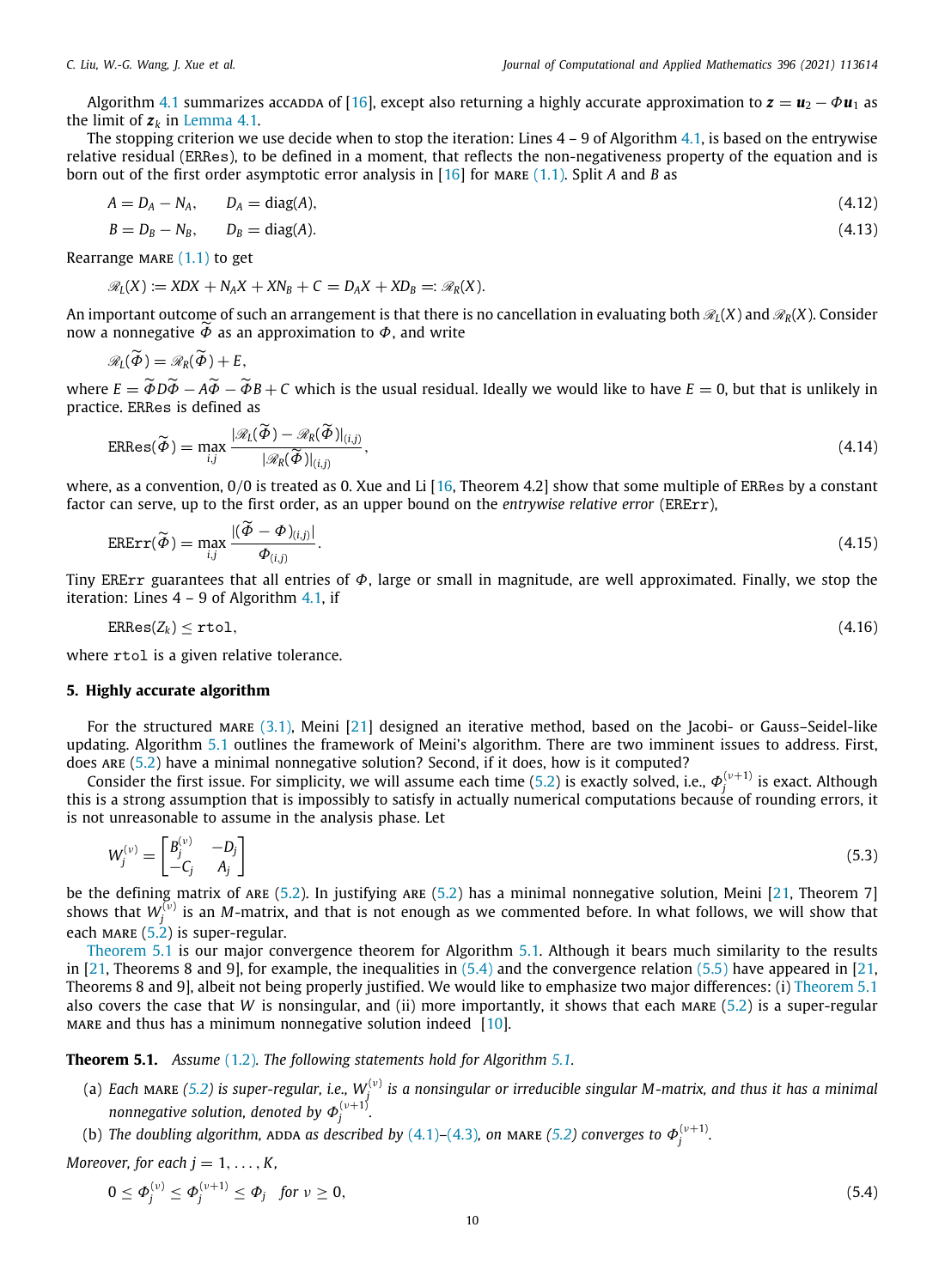## <span id="page-10-0"></span>**Algorithm 5.1** Jacobi–/Gauss–Seidel-like iteration for structured MARE ([3.1](#page-3-6)) [\[21\]](#page-15-18)

**Input:** structured super-regular MARE ([3.1](#page-3-6)); **Output:** the minimal nonnegative solution  $\Phi$  of MARE.

- 1:  $v = 0$ ,  $\Phi_j^{(v)} = 0 \in \mathbb{R}^{n_j \times m}$  for  $1 \le j \le K$ ; 2: **repeat** 3: **for**  $j = 1, 2, ..., K$  **do**
- 4: compute

<span id="page-10-3"></span>
$$
B_j^{(v)} = \begin{cases} B - \sum_{i \neq j} D_j \Phi_j^{(v)}, & \text{for Jacobi-like updating,} \\ B - \sum_{i=1}^{j-1} D_i \Phi_i^{(v+1)} - \sum_{i=j+1}^{K} D_i \Phi_i^{(v)}, & \text{for Gauss-Seidel-like updating;} \end{cases}
$$
(5.1)

5: solve

<span id="page-10-2"></span><span id="page-10-1"></span>
$$
X_j D_j X_j - A_j X_j - X_j B_j^{(\nu)} + C_j = 0
$$
\n(5.2)

for its minimal nonnegative solution, denoted by  $\boldsymbol{\varPhi}_{j}^{(\nu+1)};$ 

- 6: **end for**
- 7:  $v = v + 1$ ;
- 8: **until** convergence

9:  ${\sf return}\;\; \boldsymbol{\varPhi}^{(\nu)}:=\left[\left(\boldsymbol{\varPhi}_{1}^{(\nu)}\right)^{\sf T},\left(\boldsymbol{\varPhi}_{2}^{(\nu)}\right)^{\sf T},\ldots,\left(\boldsymbol{\varPhi}_{K}^{(\nu)}\right)^{\sf T}\right]^{\sf T}$  as an approximation to  $\boldsymbol{\varPhi}.$ 

*and*

$$
\lim_{\nu \to \infty} \Phi_j^{(\nu)} = \Phi_j. \tag{5.5}
$$

**Proof.** Item (b) is a direct consequence of item (a), thanks to [\[13\]](#page-15-9). The relation ([5.5](#page-10-2)) is a direct consequence of [\(5.4\)](#page-9-2). Let  $\Phi_{*j}=\lim_{\nu\to\infty}\Phi_j^{(\nu)}$  and let  $\Phi_{*}=[\Phi_{*1}^{\rm T},\Phi_{*2}^{\rm T},\ldots,\Phi_{*2}^{\rm T}]^{\rm T}$ . Evidently,  $\Phi_{*}$  is a nonnegative solution of the structured mare [\(3.1\)](#page-3-3) and  $\Phi_* \leq \vec{\Phi}$ . Hence  $\Phi_* = \Phi$  because  $\vec{\Phi}$  is minimal, implying [\(5.5\)](#page-10-2).

It remains to show that each ARE  $(5.2)$  $(5.2)$  $(5.2)$  is a super-regular MARE and that  $(5.4)$  holds. We only provide a proof for the Jacobi-like updating. A proof for the Gauss–Seidel-like updating can be given in the same way.

We will prove the claim by induction. Initially,  $\Phi_j^{(0)}=0$  for  $1\leq j\leq K.$  Then  $B_j^{(0)}=B\geq B_j(\varPhi)$ , and thus  $W_j^{(0)}\geq W_j(\varPhi)$ . Noticing that  $W_j^{(0)}$  is a Z-matrix and that  $W_j(\varPhi)$  is a nonsingular or irreducible singular M-matrix, we conclude that  $W_j^{(0)}$ <br>is a nonsingular or irreducible singular M-matrix by [Theorem](#page-2-1) [2.1\(](#page-2-1)a,b), i.e., MARE ([5.2](#page-10-1)) f has a minimal nonnegative solution  $\varPhi^{(1)}_j$ . By [Theorem](#page-6-2) [3.3](#page-6-2), we have  $\varPhi^{(1)}_j\leq \varPhi_j$ . Therefore,  $\varPhi^{(0)}_j=0\leq \varPhi^{(1)}_j\leq \varPhi_j$  for  $1 \leq j \leq K$ .

Assume that, for  $v = \ell$ , ([5.4](#page-9-2)) holds and ARE [\(5.2](#page-10-1)) is a super-regular MARE. We will prove them for  $v = \ell + 1$  as well. Since  $\Phi_j^{(\ell+1)}\leq \Phi_j$ , we have  $W_j^{(\ell+1)}\geq W_j(\Phi)$  and thus  $W_j^{(\ell+1)}$  is a nonsingular or irreducible singular M-matrix for  $1 \le j \le K$ , which means that each ([5.2](#page-10-1)) is a super-regular make for  $\nu = \ell + 1$  and for  $j = 1, \ldots, K$  and thus has a minimal  $\frac{d}{dt}$  oninegative solution  $\Phi_j^{(\ell+2)}$  that satisfies  $\Phi_j^{(\ell+2)} \leq \Phi_j$  by [Theorem](#page-6-2) [3.3.](#page-6-2) Also  $W_j^{(\ell)} \geq W_j^{(\ell+1)}$  because  $\Phi_j^{(\ell)} \leq \Phi_j^{(\ell+1)}$ , and hence again by [Theorem](#page-6-2) [3.3](#page-6-2) we get  $\phi_j^{(\ell+1)}\leq\phi_j^{(\ell+2)}$  as well. Together, we have  $\phi_j^{(\ell)}\leq\phi_j^{(\ell+1)}\leq\phi_j$ . This completes the induction step.  $\square$ 

Return to the second issue: how to solve MARE [\(5.2\)](#page-10-1) which, by [Theorem](#page-9-1) [5.1](#page-9-1), is a super-regular MARE. Naturally, we will use a doubling algorithm  $[6,12,13]$  $[6,12,13]$  $[6,12,13]$  $[6,12,13]$ , as Meini  $[21]$  $[21]$  $[21]$  did. Since ADDA is fastest among all doubling algorithms  $[13]$  and also we would like the computed minimal nonnegative solution to have high entrywise relative accuracy, we will use Algorithm  $4.1$  for each MARE  $(5.2)$  $(5.2)$  $(5.2)$ . In order to do that, we must be able to calculate an accurate triplet representation for  $W_j^{\vphantom{\big|}(\nu)}$ .

To begin with, we assume to have an accurate triplet representation as in ([4.5](#page-7-9)) for *W*. In what follows, we will explain how to construct an accurate triplet representation for each  $W_j^{(\nu)}$  along the way.

Apply ADDA to  $(5.2)$  to generate the sequence

$$
\left\{E_{j;k}^{(\nu)},\; F_{j;k}^{(\nu)},\; Z_{j;k}^{(\nu)},\; Y_{j;k}^{(\nu)}\right\}_{\nu=0}^{\infty} \quad \text{for}\; 1\leq j\leq K.
$$

It is known that [\[11,](#page-15-6)[13](#page-15-9)]

$$
0\leq Z_{j;k-1}^{(\nu)}\leq Z_{j;k}^{(\nu)}\leq \Phi_j^{(\nu+1)},\quad \lim_{k\to\infty}Z_{j;k}^{(\nu)}=\Phi_j^{(\nu+1)}.
$$

for  $v\geq 0$  and  $j=1,\ldots,K.$  The following theorem establishes a triplet representation for the matrix  $W_j^{(v)}$  of [\(5.3\)](#page-9-3).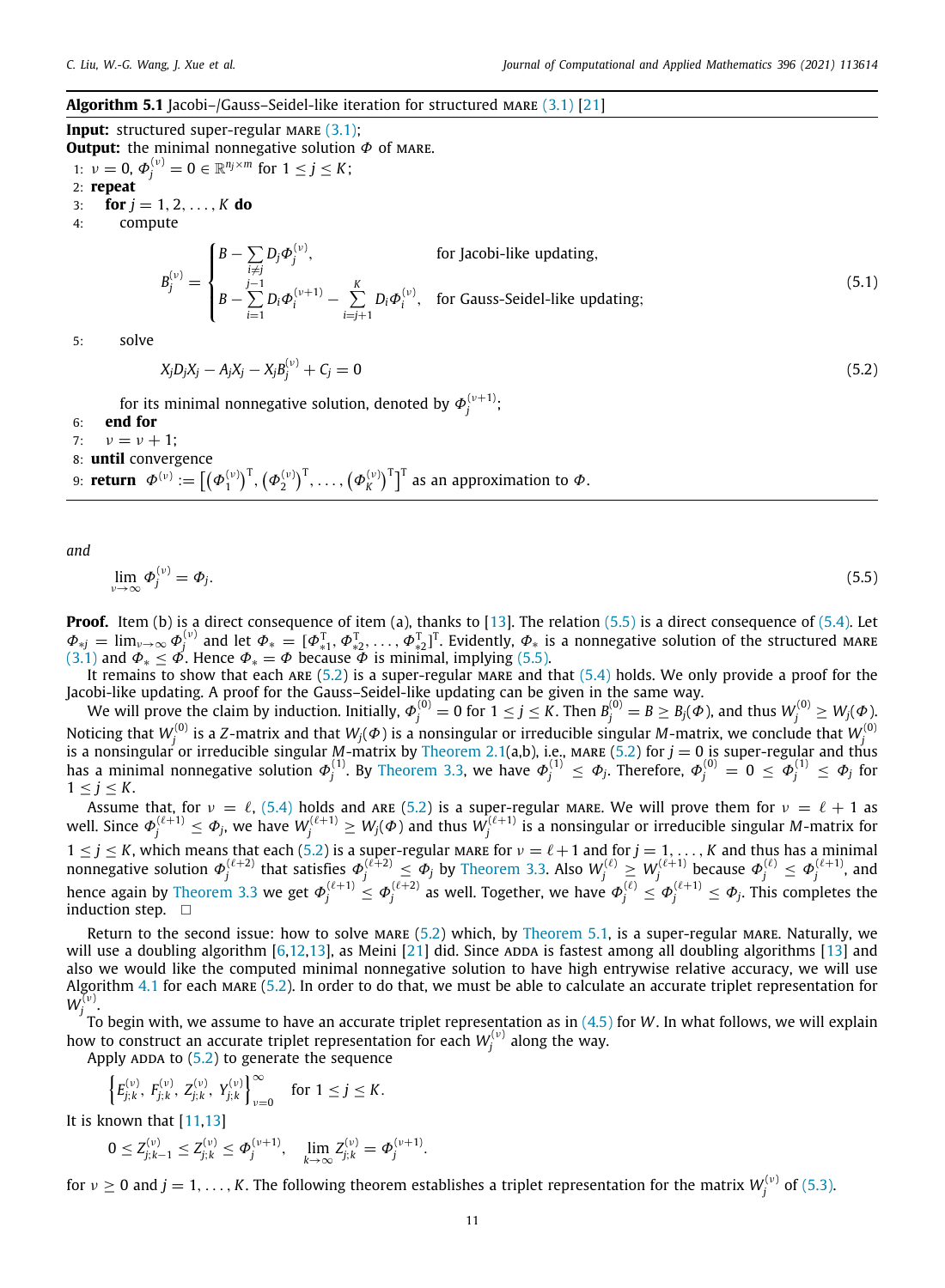**Theorem 5.2.** Assume [\(1.2](#page-1-1)) and the triplet representation as in ([4.5](#page-7-9)) for W, where  $u_2$  and  $\hat{u}_2$  are partitioned as in ([3.10\)](#page-5-5). *Then, for*  $\nu > 0$  *and*  $i = 1, 2, ..., K$ ,

<span id="page-11-3"></span>
$$
W_j^{(\nu)}\begin{bmatrix} \boldsymbol{u}_1 \\ \boldsymbol{u}_{2,j} \end{bmatrix} = \begin{bmatrix} \hat{\boldsymbol{u}}_j^{(\nu)} \\ \hat{\boldsymbol{u}}_{2,j} \end{bmatrix},\tag{5.6a}
$$

*where*

$$
\hat{\mathbf{u}}_{j}^{(\nu)} = \begin{cases}\n\hat{\mathbf{u}}_{1} + \sum_{\substack{i=j \ i \neq j}} D_{i}(\mathbf{u}_{2,i} - \Phi_{i}^{(\nu)} \mathbf{u}_{1}), & \text{for Jacobi-like updating,} \\
\hat{\mathbf{u}}_{1}^{(\nu)} = \begin{cases}\n\hat{\mathbf{u}}_{1} + \sum_{\substack{i=1 \ k \neq j}}^{j-1} D_{i}(\mathbf{u}_{2,i} - \Phi_{i}^{(\nu+1)} \mathbf{u}_{1}) \\
+ \sum_{\substack{i=j+1 \ k \neq j \neq j}}^{K} D_{i}(\mathbf{u}_{2,i} - \Phi_{i}^{(\nu)} \mathbf{u}_{1}), & \text{for Gauss-Seidel-like updating.} \n\end{cases}
$$
\n(5.6b)

 $M$ oreover,  $\hat{\bm{u}}_{j}^{(\nu)} \geq \hat{\bm{u}}_{1} \geq 0$  for  $j=1,2,\ldots,K.$ 

**Proof.** We only provide a proof for the Jacobi-like updating. The case for the Gauss–Seidel-like updating can be handled in the same way. By  $(3.11a)$  $(3.11a)$  $(3.11a)$ , we have

$$
B\mathbf{u}_1 - D_j \mathbf{u}_{2,j} = \hat{\mathbf{u}}_1 + \sum_{i \neq j} D_i \mathbf{u}_{2,i}.
$$

Thus

$$
W_j^{(\nu)}\begin{bmatrix} \mathbf{u}_1 \\ \mathbf{u}_{2,j} \end{bmatrix} = \begin{bmatrix} B\mathbf{u}_1 - \sum_{i \neq j} D_i \Phi_i^{(\nu)} \mathbf{u}_1 - D_j \mathbf{u}_{2,j} \\ -C_j \mathbf{u}_1 + A_j \mathbf{u}_{2,j} \end{bmatrix}
$$
  
= 
$$
\begin{bmatrix} \hat{\mathbf{u}}_1 + \sum_{i \neq j} D_i (\mathbf{u}_{2,i} - \Phi_i^{(\nu)} \mathbf{u}_1) \\ \hat{\mathbf{u}}_{2,j} \end{bmatrix} = \begin{bmatrix} \hat{\mathbf{u}}_j^{(\nu)} \\ \hat{\mathbf{u}}_{2,j} \end{bmatrix}
$$

where  $\hat{\bm{u}}_j^{(\nu)}$  is the one in ([5.6b](#page-11-1)) for the Jacobi-like updating. By [Theorem](#page-9-1) [5.1,](#page-9-1) we know  $\bm{\Phi}_j^{(\nu)}\leq \bm{\Phi}_j^{(\nu+1)}\leq \bm{\Phi}_j$  and thus  $u_{2,i} - \Phi_i^{(v)}u_1 ≥ 0$ , which implies  $\hat{u}_j^{(v)} ≥ 0$ . □

<span id="page-11-4"></span><span id="page-11-2"></span><span id="page-11-1"></span>,

Although [\(5.6\)](#page-11-2) immediately yields a triplet representation

$$
W_j^{(\nu)} = \left(\text{offdiag}(W_j^{(\nu)}), \begin{bmatrix} \mathbf{u}_1 \\ \mathbf{u}_{2,j} \end{bmatrix}, \begin{bmatrix} \hat{\mathbf{u}}_j^{(\nu)} \\ \hat{\mathbf{u}}_{2,j} \end{bmatrix}\right),
$$

it cannot be used for computation because of the cancellations in  $\bm u_{2,i}-\bm\phi_i^{(\nu)}\bm u_1.$  We need to find an alternative formula to calculate  $\hat{\pmb{u}}_j^{(\nu)}$  without any cancellation. The trick lies in [Lemma](#page-8-9) [4.1](#page-8-9). As in Section [4,](#page-6-3) we define

$$
\begin{bmatrix} \boldsymbol{w}_{j;1}^{(\nu;k)} \\ \boldsymbol{w}_{j;2}^{(\nu;k)} \end{bmatrix} = \begin{bmatrix} \boldsymbol{u}_1 \\ \boldsymbol{u}_{2,j} \end{bmatrix} - \begin{bmatrix} E_{j;k}^{(\nu)} & Y_{j;k}^{(\nu)} \\ Z_{j;k}^{(\nu)} & F_{j;k}^{(\nu)} \end{bmatrix} \begin{bmatrix} \boldsymbol{u}_1 \\ \boldsymbol{u}_{2,j} \end{bmatrix}.
$$
\n(5.7)

They are nonnegative vectors and can be computed recursively without any cancellation. By [Lemma](#page-8-9) [4.1,](#page-8-9) we have

$$
\mathbf{z}_{i}^{(v)} := \mathbf{u}_{2,i} - \Phi_{i}^{(v)} \mathbf{u}_{1} = \lim_{k \to \infty} \left( \mathbf{w}_{i;2}^{(v;k)} + F_{i;k}^{(v)} \mathbf{u}_{2,i} \right).
$$
\n(5.8)

Now we are ready to present our highly accurate algorithm  $-$  Algorithm [5.2](#page-12-0) – to solve structured MARE ([3.1](#page-3-3)). The stopping criterion for the loop: lines 3–11 is the entrywise relative residual [\(4.14\)](#page-9-4) introduced in [\[16](#page-15-13)], and more details will be given in the next section. At line 8, the diagonal entries of  $B_i^{(\nu)}$  should be calculated accurately by  $B_i^{(\nu)}$   $u_1=D_ju_{2,j}+\hat{u}_j^{(\nu)}$ without cancellation.

# **6. Numerical examples**

<span id="page-11-0"></span>In this section, we will present two numerical examples to compare four possible combinations:

either Jacobi-like or Gauss–Seidel-like updating (Algorithm [5.1\)](#page-10-0) (6.1a)

at the outer-loop together with

either ADDA (iteration 
$$
(4.3)
$$
 as is) or  $accADDA$  (Algorithm 4.1)  $(6.1b)$ 

at the inner-loop. Our numerical results will showcase the superior performance of Algorithm [5.2](#page-12-0) in delivering entrywise accuracy in computed minimal nonnegative solutions.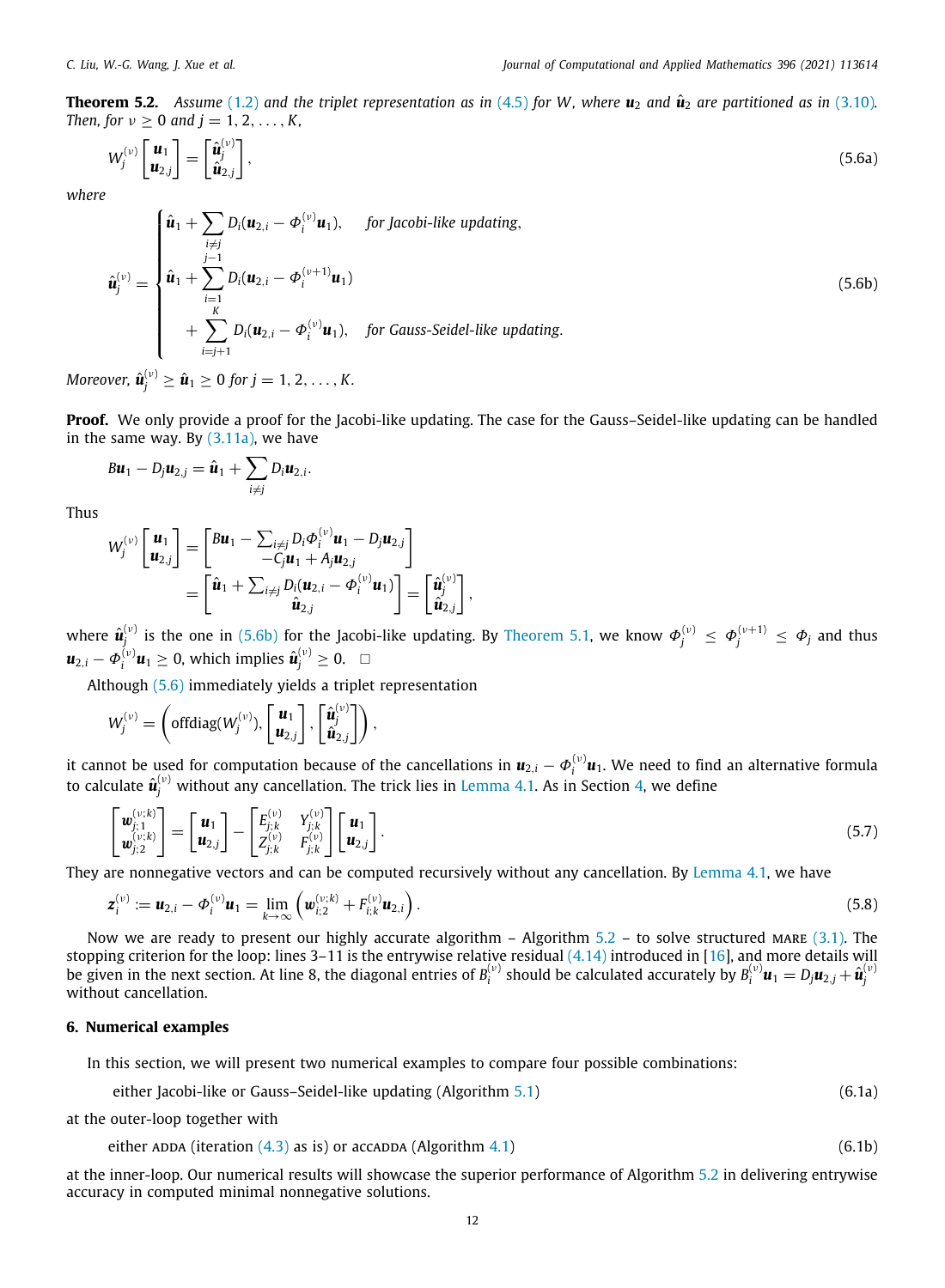# <span id="page-12-0"></span>Algorithm 5.2 Highly Accurate Method to Solve Structured MARE ([3.1](#page-3-6))

**Input:** structured super-regular MARE  $(3.1)$  $(3.1)$  $(3.1)$  with an accurate triplet representation as in  $(4.5)$  $(4.5)$  $(4.5)$  for *W*; **Output:** minimal nonnegative solution Φ.

1:  $\Phi_0^{(0)} = 0 \in \mathbb{R}^{n_j \times m}$  and  $\mathbf{z}_i^{(0)} = \mathbf{u}_{2,i}$  for  $i = 1, 2, \dots, K$ ; 2:  $v = -1$ ; 3: **repeat** 4:  $v = v + 1$ ; 5: **for**  $i = 1, 2, ..., K$  **do** 6: compute offdiag( $B_i^{(\nu)}$ ) according to ([5.1](#page-10-3)); *j* 7: compute  $\bm{u}_i^{(\nu)}$  according to ([5.6b](#page-11-1)), where  $\bm{u}_{2,i} - \bm{\phi}_i^{(\ell)} \bm{u}_1$  is replaced by  $\bm{z}_i^{(\ell)}$  and  $\ell = \nu$  or  $\nu + 1$  as the formulas call for; 8: compute the diagonal entries of  $B_i^{(\nu)}$  according to [\(5.6\)](#page-11-3); *i* 9: call Algorithm [4.1](#page-8-8) with inputs:  $W_j^{(v)}$ ,  $\begin{bmatrix} u_1 \\ u_2 \end{bmatrix}$  $u_{2,j}$  $\begin{bmatrix} \hat{\boldsymbol{u}}_j^{\left(\nu\right)} \ \hat{\boldsymbol{u}}_{2,j}^{\left(\nu\right)} \end{bmatrix}$ to output  $\Phi_j^{(\nu+1)}$  and  $\mathbf{z}_j^{(\nu+1)}$ ; 10: **end for** 11: **until** convergence;

12: **return** the last  $\Phi_j^{(\nu+1)}$  as an approximation to  $\Phi_j$  for  $j = 1, \dots, K$ .

To gauge accuracy in a computed solution  $\widetilde{\Phi}$ , we will use four measures. The first one is the *normalized residual* (NRes)

$$
\text{NRes}(\widetilde{\Phi}) = \frac{\|\widetilde{\Phi}\widetilde{D}\widetilde{\Phi} - A\widetilde{\Phi} - \widetilde{\Phi}B + C\|_{\text{F}}}{\|\widetilde{\Phi}\|_{\text{F}}(\|\widetilde{\Phi}\|_{1}\|D\|_{1} + \|A\|_{1} + \|B\|_{1}) + \|C\|_{1}},\tag{6.2}
$$

a commonly used legacy measure because it is computationally available, where  $\|\cdot\|_F$  and  $\|\cdot\|_1$  are the matrix Frobenius norm and the  $\ell_1$  operator norm, respectively. The use of  $\ell_1$ -operator norm, instead of the spectral norm  $\|\cdot\|_2$ , is inconsequential but for computational convenience. In general, some multiple of NRes by a constant factor, called the *condition number*, can serve, up to the first order, as an upper bound on the *normalized error* in norm (NErr) in  $\tilde{\phi}$ :

<span id="page-12-1"></span>
$$
NErr(\widetilde{\phi}) := \frac{\|\widetilde{\phi} - \phi\|_{\mathrm{F}}}{\|\phi\|_{\mathrm{F}}}.\tag{6.3}
$$

Such a bound is good only in telling relative errors in the larger entries of  $\widetilde{\Phi}$ , those of  $O(\|\widetilde{\Phi}\|_1)$  in magnitude. In the case where there is a wide variation in magnitude among the entries of  $\Phi$  the bound is not able to yield any meaningful information on how accurate the smaller entries are. NErr is the second measure.

The third and fourth measures are the entrywise relative residual ERRes(Φ˜) in ([4.14](#page-9-4)) and the *entrywise relative error*  $ERErr(\phi)$  in ([4.15\)](#page-9-5), discussed in Section [4.](#page-6-3) Tiny ERErr guarantees that all entries of  $\phi$ , large or small in magnitude, are well approximated, unlike NErr in [\(6.3\)](#page-12-1) which only guarantees that large entries of  $\Phi$ .

Both NErr and ERErr are not available in actual computations because  $\Phi$  is unknown in the first place. In our tests, we compute an "exact"  $\Phi$  using MATLAB's variable-precision floating-point arithmetic vpa with digits(100) so that we can report both ERErr and NErr for testing purpose.

All tests are done by MATLAB with unit machine roundoff  $\frak u=2^{-53}\approx1.11\times10^{-16}.$  We will use ERRes  $\leq$   $\mathtt{rtol}=10^{-16}$ as the stopping criteria for the inner and outer iteration in Algorithm [5.2](#page-12-0) to prevent the iterations from being terminated prematurely, lest the eventually computed minimal nonnegative solutions may not achieve entrywise relative accuracy as they deserve. However,  $r \text{tol} = 10^{-16}$  is too stringent, especially for the use of the plain ADDA. In general, we suggest to use rtol around  $10^{-12}$  to  $10^{-14}$  for Algorithm [5.2.](#page-12-0) For Algorithm [5.1](#page-10-0) combined with the plain ADDA to solve MARE [\(5.2\)](#page-10-1), one should really use NRes  $\leq$  tol with tol about  $10^{-15} \sim 10^{-16}$ .

<span id="page-12-2"></span>**Example 6.1.** This is the first example in Meini [[21](#page-15-18)] (see also [[19](#page-15-16), Example 5.2]), describing a MMAP[K]/PH[K]/1 queue with adaptive Poisson source and background traffic. We let the accepted probability be the same as the rejected probability. Specifically, the size parameters are  $m = 8$ ,  $n = 200$ ,  $n_i = 5$ ,  $K = 40$ , and

$$
A = \text{diag}(A_1, \ldots, A_K) \in \mathbb{R}^{n \times n}, B \in \mathbb{R}^{m \times m}, C \in \mathbb{R}^{n \times m}, D \in \mathbb{R}^{m \times n}.
$$

Example details are available in an MATLAB m-file upon request. Using MATLAB's vpa, we computed the "exact"  $\Phi$  and found

$$
2.5817\times 10^{-15} \leq \varPhi_{(i,j)} \leq 9.9977\times 10^{-1},
$$

which suggests that the smallest entry could lose all of its significant decimal digits entirely in the worst case by the plain ADDA. [Fig.](#page-13-0)  $6.1$  plots the convergence histories by the four possible combinations from  $(6.1)$ . It can be observed that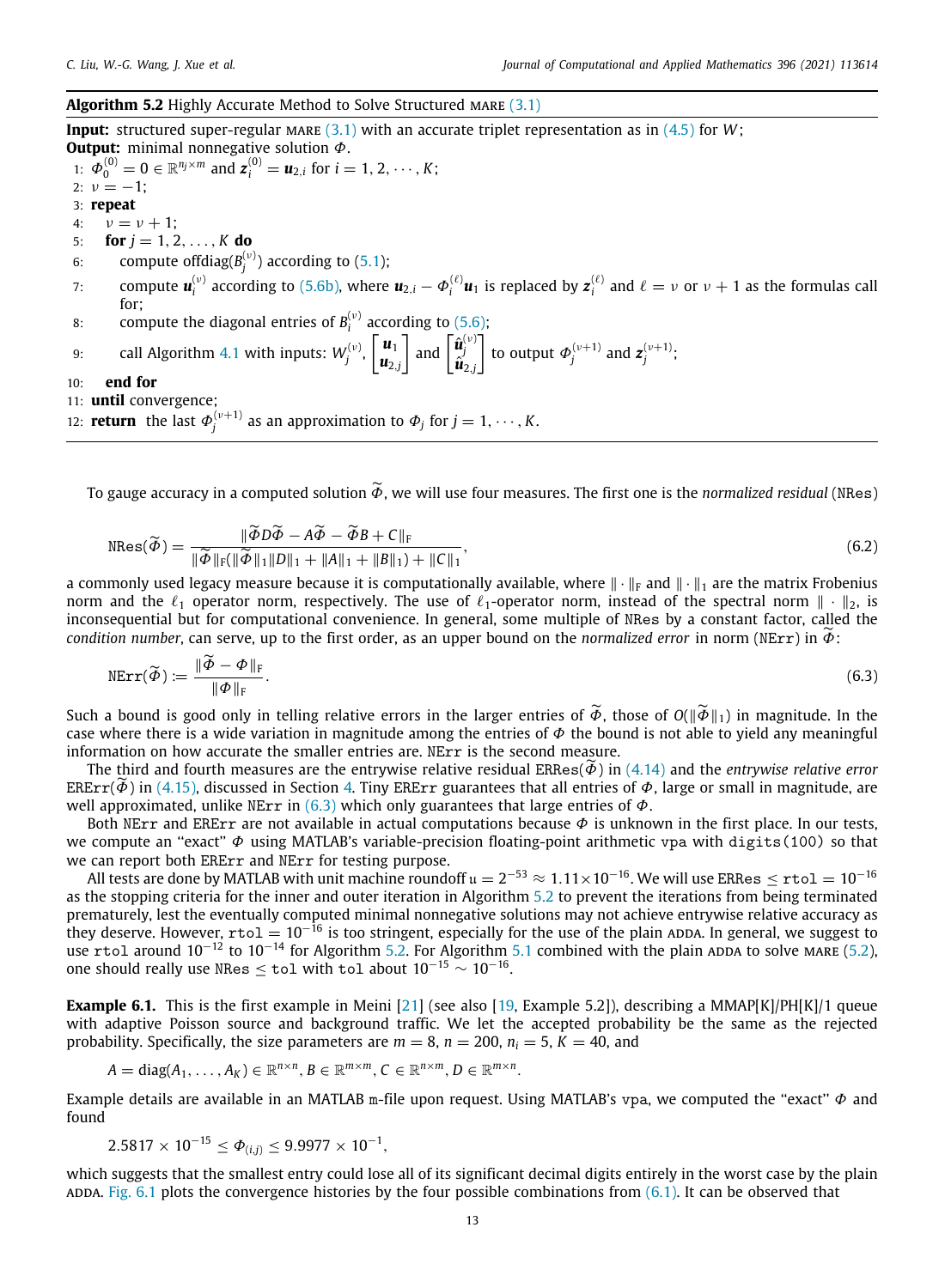

<span id="page-13-0"></span>Fig. 6.1. [Example](#page-12-2) [6.1.](#page-12-2) Top two plots are for Algorithm [5.1](#page-10-0) with plain ADDA, and they clearly show that both normalized residual (NRes) and normalized error (NErr) can be driven down to an acceptable error level, but the entrywise relative residual (ERRes) and entrywise relative error (ERErr) can only go down to about 10<sup>−3</sup>. The bottom two plots are for Algorithm [5.2](#page-12-0), i.e., Algorithm [5.1](#page-10-0) with accа<mark>ppA, and they clearly demonstrate</mark> that with accappa high entrywise relative accuracy of 15 correct significant decimal digits can be achieved for all entries, large and small, of  $\phi$ .

- normalized residual NRes and normalized error NErr can be driven down to  $10^{-12}$  with ADDA and even more impressively down to  $10^{-16}$  with accappa;
- for entrywise error measures, both ERRes and ERErr refuse to move down below  $10^{-3}$  with ADDA, implying some entries of the computed  $\Phi$  have only about 3 correct significant decimal digits, but they all go down to 10<sup>-15</sup> with accadda, implying all entries of the computed  $\Phi$  have at least 15 correct significant decimal digits.
- For the same accuracy, the Gauss–Seidel-like updating is faster than the Jacobi-like updating, for example, for the same level *O*(10<sup>-15</sup>) of ERRes and ERErr, the Gauss–Seidel-like updating uses 6 fewer outer loops with accappa. ◇

<span id="page-13-1"></span>**Example 6.2.** This is a made-up example ([3.1](#page-3-3)) with  $n = 100$ ,  $K = 4$ ,  $m = nK = 400$ , and

$$
B = \begin{bmatrix} 10 & -1 & & & \\ & 10 & \cdots & & \\ & & \ddots & & -1 \\ -1 & & & 10 \end{bmatrix} \in \mathbb{R}^{n \times n}, \ A_0 = \begin{bmatrix} 4 & -1 & & & \\ & 4 & \ddots & & \\ & & \ddots & & \\ & & & \ddots & -1 \\ -1 & & & 4 \end{bmatrix} \in \mathbb{R}^{m \times m},
$$
  
\n
$$
C_0 = \begin{bmatrix} 1 & 1 & & \\ & 1 & \ddots & \\ & & \ddots & 1 \\ 1 & & & 1 \end{bmatrix} \in \mathbb{R}^{n \times n}, \ C = \begin{bmatrix} C_0 \\ C_0 \\ C_0 \\ C_0 \end{bmatrix} \in \mathbb{R}^{m \times n}, \ D_0 = \frac{1}{2} C_0,
$$
  
\n
$$
A = \text{diag}(A_0, A_0, A_0, A_0) \in \mathbb{R}^{m \times m}, \ D = [D_0, D_0, D_0, D_0] \in \mathbb{R}^{n \times m}
$$

The associated W is a nonsingular M-matrix. In fact,  $W\bm{1}_{m+n}=[5\bm{1}_m^T,\bm{1}_n^T]^T$ . Again using MATLAB's vpa, we computed the "exact"  $\Phi$  and found

$$
2.662 \times 10^{-40} \le \Phi_{(i,j)} \le 8.4220 \times 10^{-2},
$$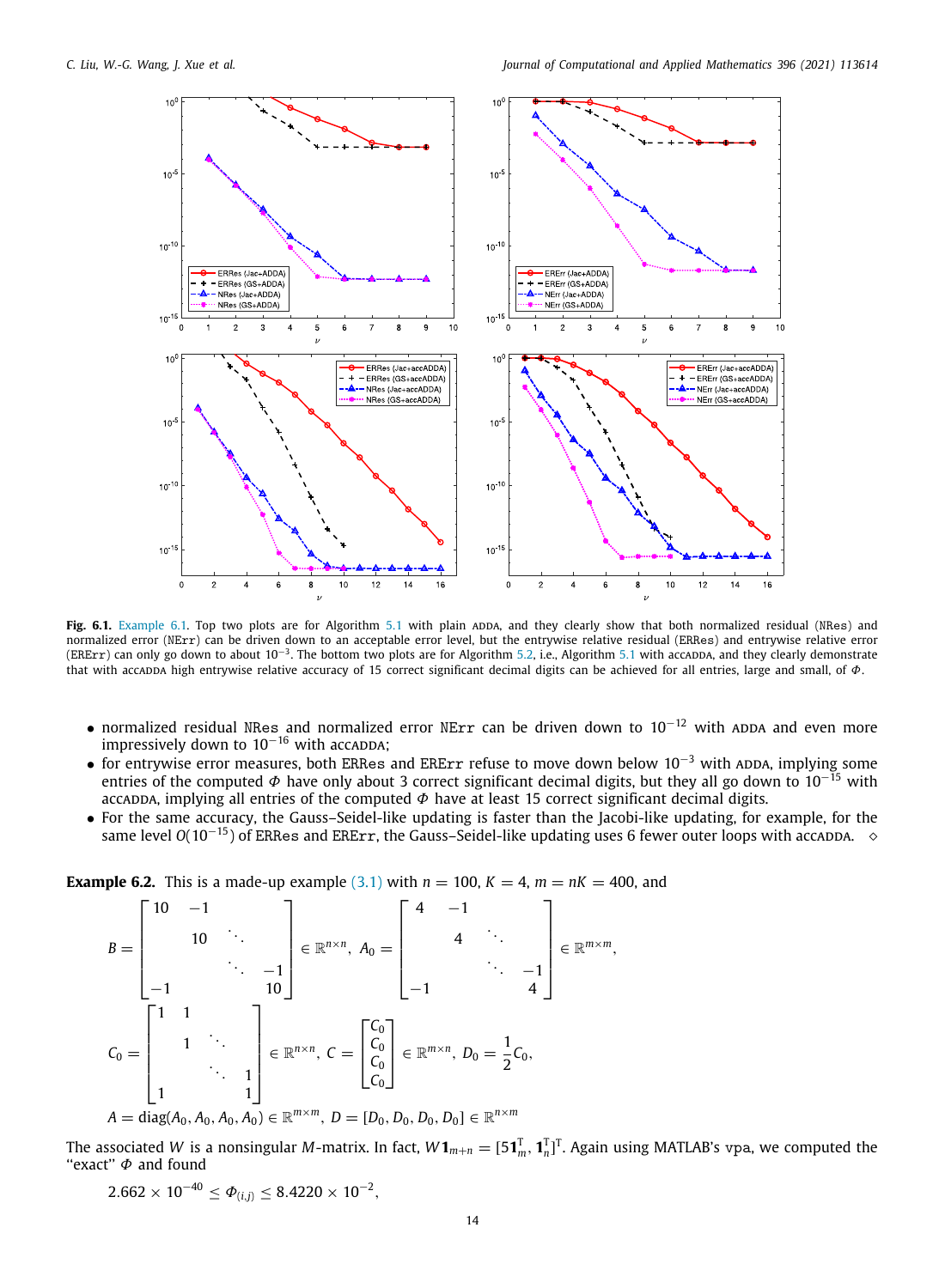

<span id="page-14-1"></span>Fig. 6.2. [Example](#page-13-1) [6.2.](#page-13-1) Top two plots are for Algorithm [5.1](#page-10-0) with plain ADDA, and they clearly show that both normalized residual (NRes) and normalized error (NErr) can be driven down to an acceptable error level *O*(10−<sup>16</sup>), but the entrywise relative residual (ERRes) and entrywise relative error (ERErr) can only go down to  $O(10^{-9})$ . The bottom two plots are for Algorithm [5.2,](#page-12-0) i.e., Algorithm [5.1](#page-10-0) with accappa, and they clearly demonstrate that with accappa high entrywise relative accuracy of 15 correct significant decimal digits can be achieved to all entries, large and small, of  $\Phi$ .

which suggests that the smallest entries could lose all of its significant decimal digits entirely in the worst case by the plain ADDA. [Fig.](#page-14-1) [6.2](#page-14-1) plots the convergence histories by the four possible combinations from  $(6.1)$  $(6.1)$ . It is still surprising that all entries of  $\Phi$  are computed to at least 9 correct significant decimal digits despite of the smallest entries of  $\Phi$ are in the order of  $O(10^{-40})$ . The reason is as follows. All the matrices (cf.  $(4.4)$  $(4.4)$  $(4.4)$ ) to be inverted during ADDA iterations are nonsingular *M*-matrices and for this example, they are all strictly diagonally dominant due to  $u = 1_{m+n}$ . For such nonsingular *M*-matrices, the straightforward Gaussian elimination can still produce very accurate entrywise solutions, even though not so accurate as by the GTH-like algorithm  $[24]$  $[24]$  $[24]$ . In [Example](#page-12-2) [6.1,](#page-12-2) the entrywise relative accuracy with ADDA is not as impressive as in this example even though the smallest entries of  $\Phi$  there are about  $O(10^{-15})$ . This is because *W* in [Example](#page-12-2) [6.1](#page-12-2) is singular and, as a result, some of nonsingular *M*-matrices (cf. ([4.4](#page-7-6))) during ADDA iterations approach to singular or nearly singular  $M$ -matrices.  $\diamond$ 

#### **7. Conclusions**

<span id="page-14-0"></span>We investigated a special type of *M*-matrix algebraic Riccati equation *XDX* − *AX* − *XB* + *C* = 0 for which *A* is block-diagonal as in  $(3.1)$  $(3.1)$  $(3.1)$ . Such an MARE arises from multi-type queues with general customer impatience  $[18,19]$  $[18,19]$  $[18,19]$  and risk processes [[20](#page-15-17)], and it can be broken into many coupled ares of smaller sizes to allow the use of the Jacobi- or Gauss–Seidel-like updating scheme for its numerical solution in an inner- and outer-iterative fashion, where the inner iteration is about many coupled ares that will be solved by a doubling algorithm [[1\]](#page-15-0). This is exactly what Meini [\[21\]](#page-15-18) proposed. In this paper, we started by proving that each smaller ARE during the doubling iterations is indeed an MARE whose defining matrix is a nonsingular or irreducible singular *M*-matrix, and thus it has a minimal nonnegative solution that can be efficiently computed by the doubling algorithm. Our second contribution is a creative way of constructing a triplet representation for the defining matrices of all smaller ares during the doubling iterations so that the highly accurate implementations of doubling algorithms due to Nguyen and Poloni [\[15\]](#page-15-12) and Xue and Li [\[16](#page-15-13)] can be applied to deliver all entries of the computed minimal nonnegative solution to the original MARE with high entrywise relative accuracies, regardless of their magnitudes. This is important to the applications where the entries of the minimal nonnegative solution represent probabilities and often tiny probabilities can carry important practical significance. Numerical examples are